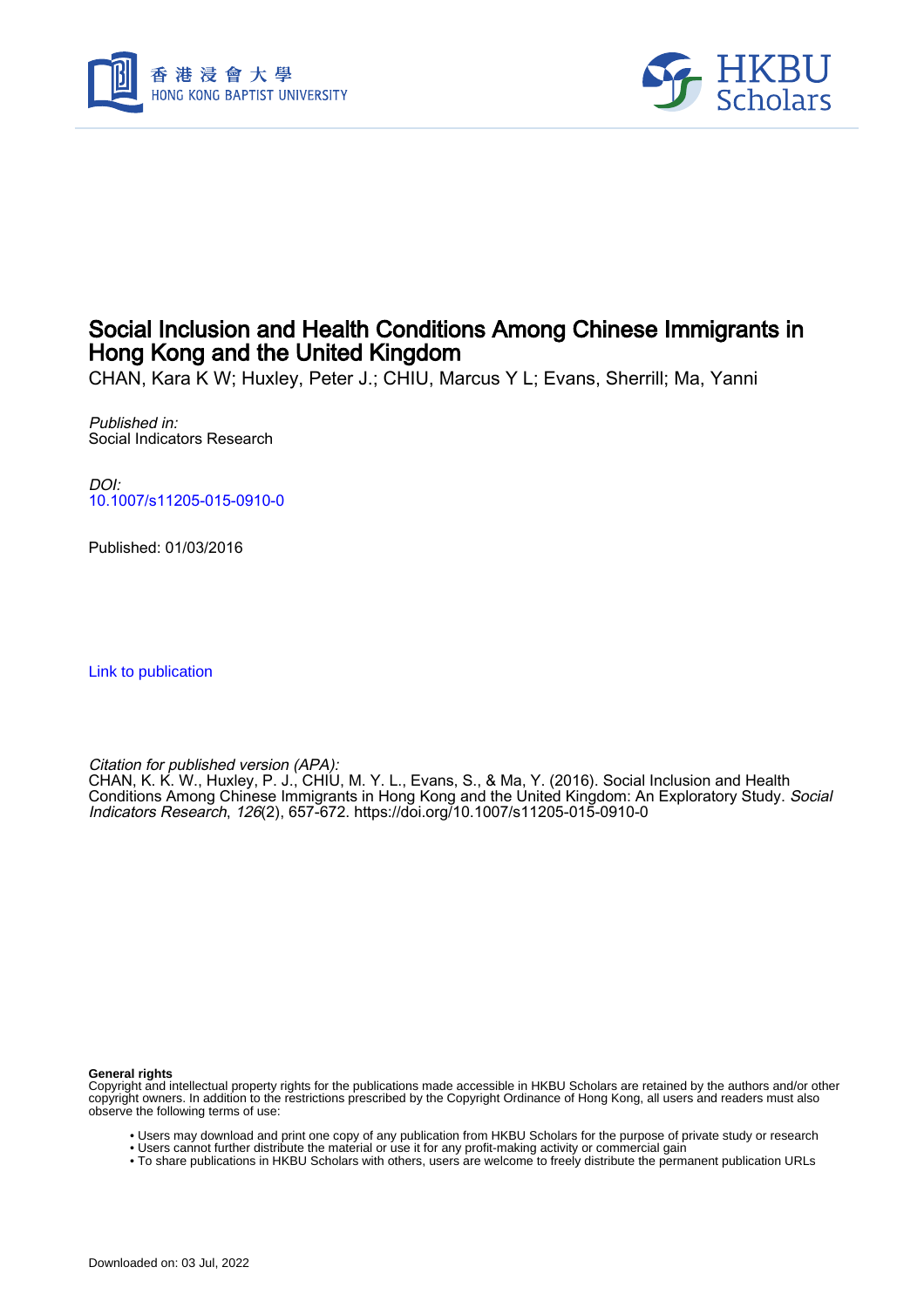## **Social inclusion and health conditions among Chinese immigrants in Hong Kong and the United Kingdom: An exploratory study**

Dr. Kara Chan Professor Department of Communication Studies Hong Kong Baptist University Hong Kong Tel: 852- 3411 7836 [karachan@hkbu.edu.hk](mailto:karachan@hkbu.edu.hk)

Dr. Peter J. Huxley Professor Centre for Mental Health and Society Bangor University, Gwynedd, UK Email: [p.huxley@bangor.ac.uk](mailto:p.huxley@bangor.ac.uk)

Dr. Marcus Yu-Lung Chiu Associate Professor Department of Social Work, Faculty of Social Sciences National University of Singapore Email[:mchiu@nus.edu.sg](mailto:mchiu@nus.edu.sg)

> Dr. Sherrill Evans Associate Professor School of Human Sciences Swansea University Email[:S.Evans@swansea.ac.uk](mailto:S.Evans@swansea.ac.uk)

Ms. Yanni Ma Senior Research Assistant Department of Communication Studies Hong Kong Baptist University Hong Kong Tel: 852 3411 8160 [sophiamyn@hkbu.edu.hk](mailto:sophiamyn@hkbu.edu.hk)

Revised accepted for publication by *Social Indicator Research*

Acknowledgments This project was funded by Economic and Social Research Council (Project No.: ES/K005227/1). We are thankful to the NGOs who facilitate our contact with the voluntary participants who took part in the study. These NGOs include Hong Kong New Arrivals Services Foundation Limited, The Neighbourhood Advice-Action Council, and Hong Kong College of Technology.

SIR immigrants R.doc June 3, 2015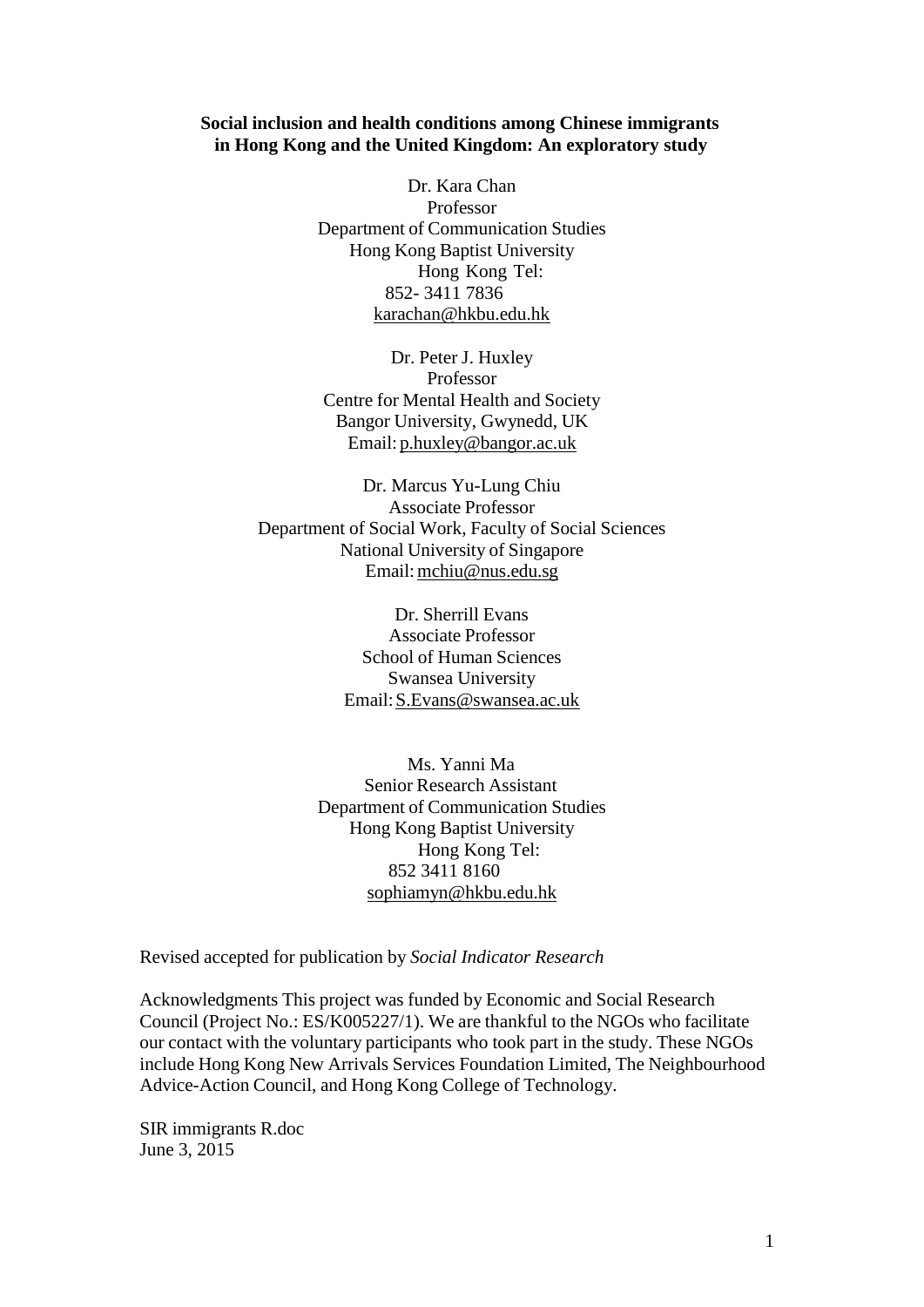## **Social inclusion and health conditions among Chinese immigrants in Hong Kong and the United Kingdom: An exploratory study**

#### **Abstract**

Whether and how immigrants are included in the host society has become a hot topic in the context of globalization. How inclusive a society is for immigrants can be answered by comparing the inclusion of immigrants to near-culture host society and those to a different-culture society. This paper reports the social inclusion and their correlation with health conditions among Chinese immigrants in Hong Kong and the United Kingdom. Two non-probability sample surveys were conducted using the Social and Communities Opportunities Profile (SCOPE) and its Chinese version as survey instruments. Altogether 56 new arrivals in Hong Kong and 51 immigrants in UK were recruited through NGOs to participate in face-to-face individual interviews. Both Hong Kong and UK participants reported high overall social inclusion. The two sub-samples shared many similarities in the perceived opportunities and satisfaction of opportunities in various social domains. There was evidence that immigrants in a host society with similar language demonstrated higher perceived satisfaction with opportunities in contact with friends and family, as well as higher perceived opportunities for community involvement than immigrants in a society with a different language. However, overall social inclusion appeared to be independent of one's health conditions.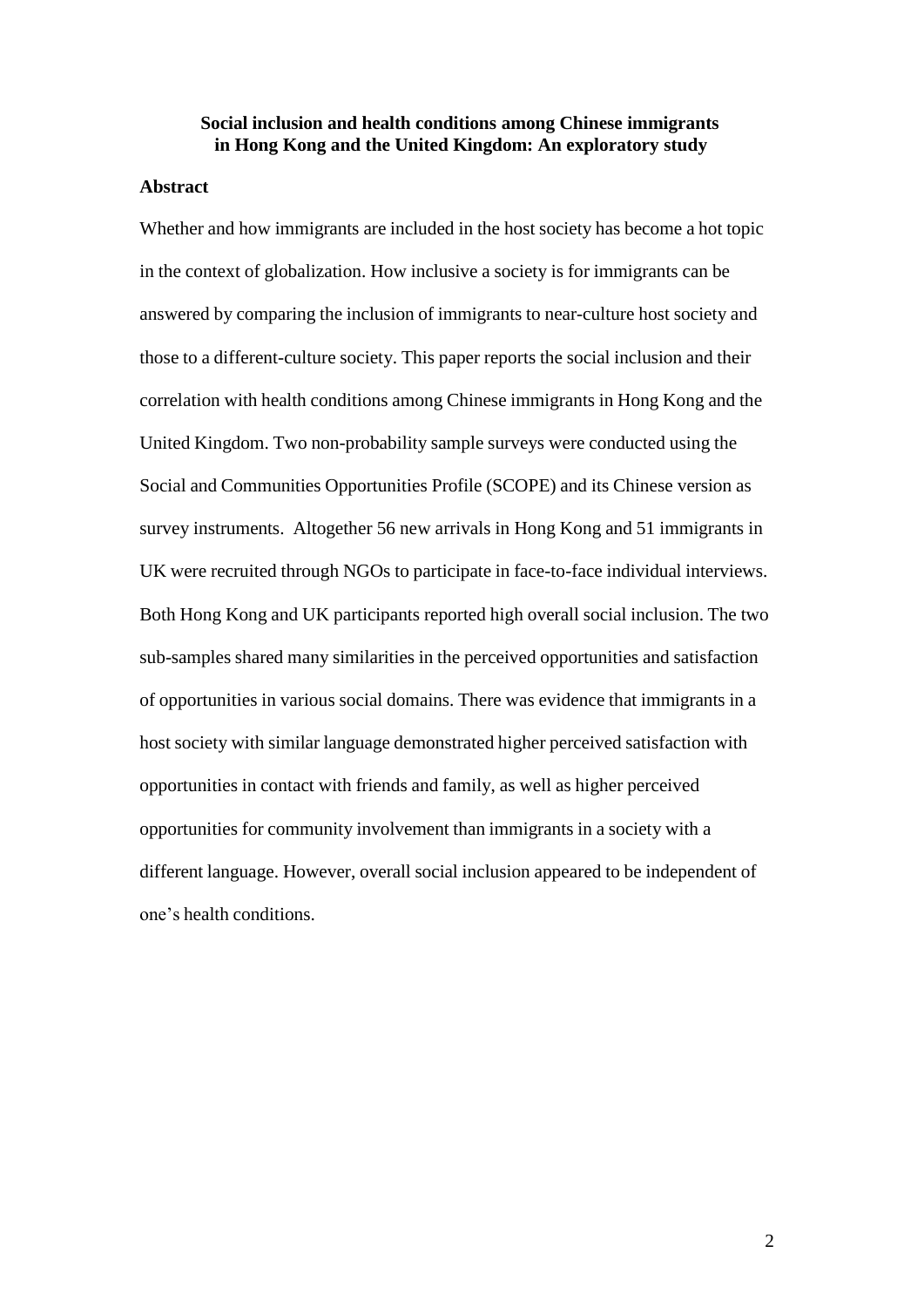#### **Social inclusion and health conditions among Chinese immigrants**

# **in Hong Kong and the United Kingdom: An exploratory study Introduction**

Migration has been one of the defining global issues of the early  $21<sup>st</sup>$  century (Beine, Bourgeon, & Bricongne, 2013; Peri, 2013). People migrate for various reasons and globalization is a major factor contributing to the increasing trend of population flow (International Organisation for Migration, 2003). The number of people living outside their countries of origin has risen from 120 million in 1990 to an estimated 215 million in 2012 (The World Bank, 2011). In other words, about 3.1 percent of the world's population is composed of immigrants.

The choice of migration may be due to economic, political or environmental reasons, including income differences between developed and developing countries, inequitable distribution of social resources, violence or civil strife, or natural disaster in their birth countries (Levin Institution, 2014). However, not exempted from discrimination or inequitable treatment, immigrants are considered general more vulnerable to societal changes than local residents (Herz & Johansson, 2012). It is because they face difficulties such as finding a job, securing an accommodation, learning a new language and adapting to a new culture. Lack of financial assistance and inability to integrate socially may lead to conflicts. Misunderstanding may occur easily when there are marked differences in the cultural norms between the host countries and home countries of immigrants. Different policies and programs are used to help immigrants integrate into the host society, and to mediate the protective views of the local citizens. On one hand, the host society needs immigrants to provide new manpower source, and impart new vigor into its economy, but on the other hand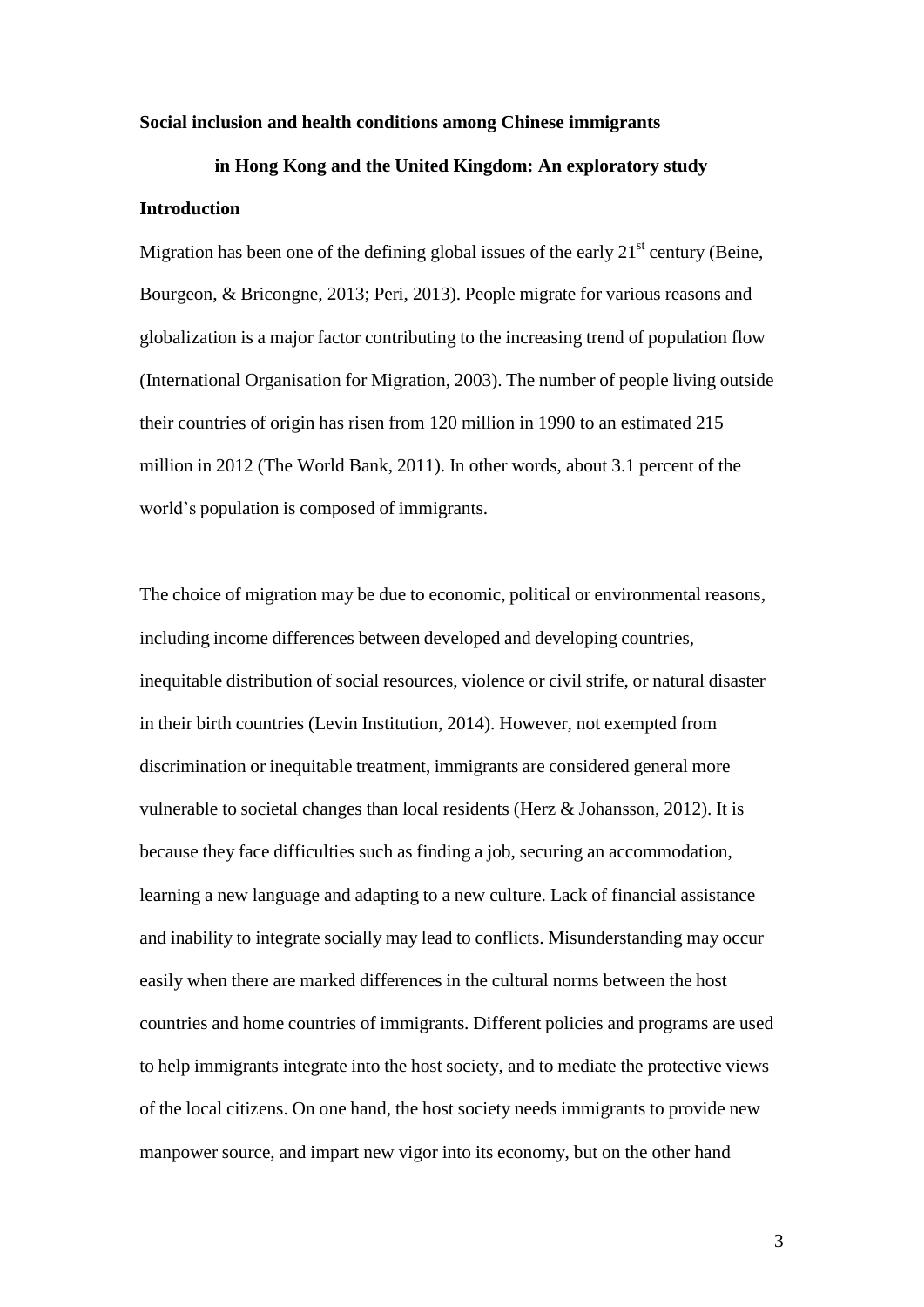either the inclusion or the exclusion of immigrants will pose a threat to social harmony and stability. Many countries have recognized the benefits of practice accommodating migration policy to encourage socio-economic, civic, and political inclusion of immigrants (Rudiger & Spencer, 2003). Throughout this paper, the immigrants are those with legal migrants, and not foreign workers. This is because in some societies, foreign workers can never become a citizen.

Language difficulties in migration have been to be associated with mental health problems (Hansson, Tuck, Lurie, & Mckenzie, 2009). Cultural conflicts can influence mental health and lead to barriers to social participation (Yeh, 2003). Language difficulties, culture differences, as well as lack of information prevent immigrants from access to health services and other social services (Hoang, 2008). China has become one of the largest emigration countries, ranked fourth following Mexico, India and Russia (The World Bank, 2011). Chinese immigrants who move to the United Kingdom (UK) may encounter a completely different culture or language while Chinese immigrants who moved to Hong Kong (HK) may encounter a familiar cultural background. However, mainland Chinese immigrants in HK often reported incidence of discrimination and social exclusion (Policy 21 Limited, 2013).

In this study, we compare the experience of social inclusion among Chinese immigrants in HK and UK. We examined their perceived social inclusion and explored its relation to their health conditions. Although there is some general understanding that lack of social inclusion may increase the risk of mental ill-health (Finch, Kolody, & Vega, 2000), it is unclear how close is this relation for immigrants in a near-culture society (Chinese immigrants in HK), and a different-culture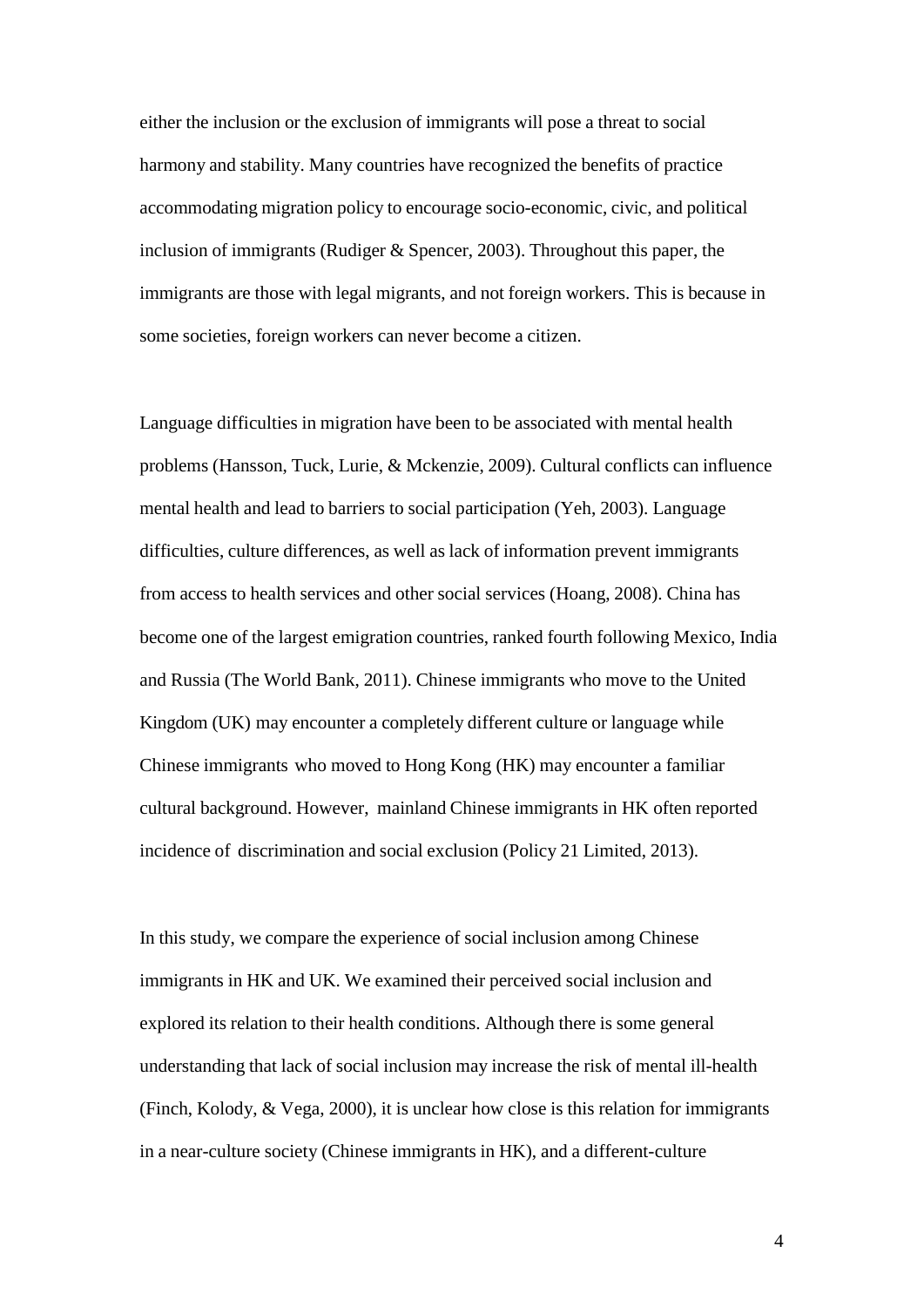society (Chinese immigrants in UK). By looking into the comparisons, we will be able to understand more the concept of social inclusion, the validity of one of its empirical measures SCOPE-C, and the influence of culture on one's social inclusion and health status. These understandings can inform the continuing discussion and introduction of relevant social policies.

In view of the increase of immigrants in the global context, the current study is a timely one. Furthermore, the inclusion of results from HK and the UK provides a comparative perspective on the issues related with social inclusion and health conditions.

#### **Research objectives and hypotheses**

To encourage the social inclusion of immigrants, it is necessary to understand the difficulties they are facing as well as their experience of inclusion and exclusion in various social domains. The health conditions of immigrant population are expected to correlate with the social inclusion items. This study is designed to:

1. explore the social inclusion in different social domains among immigrants population in HK and the UK;

2. measure health conditions among immigrants in HK and the UK; and

3. compare the degree of association between social inclusion and health conditions in the two samples.

Social exclusion was found to be associated with stress and poor physical as well as mental health (Duffy, 1998; Stansfeld, 1999; Whitley, Gunnell, Dorling, & Smith, 1999). It was also found that low social inclusion was associated with poor health (Raphael, 2001; Wilson, Eyles, Elliott, Keller-Olaman, & Devcic, 2007). A study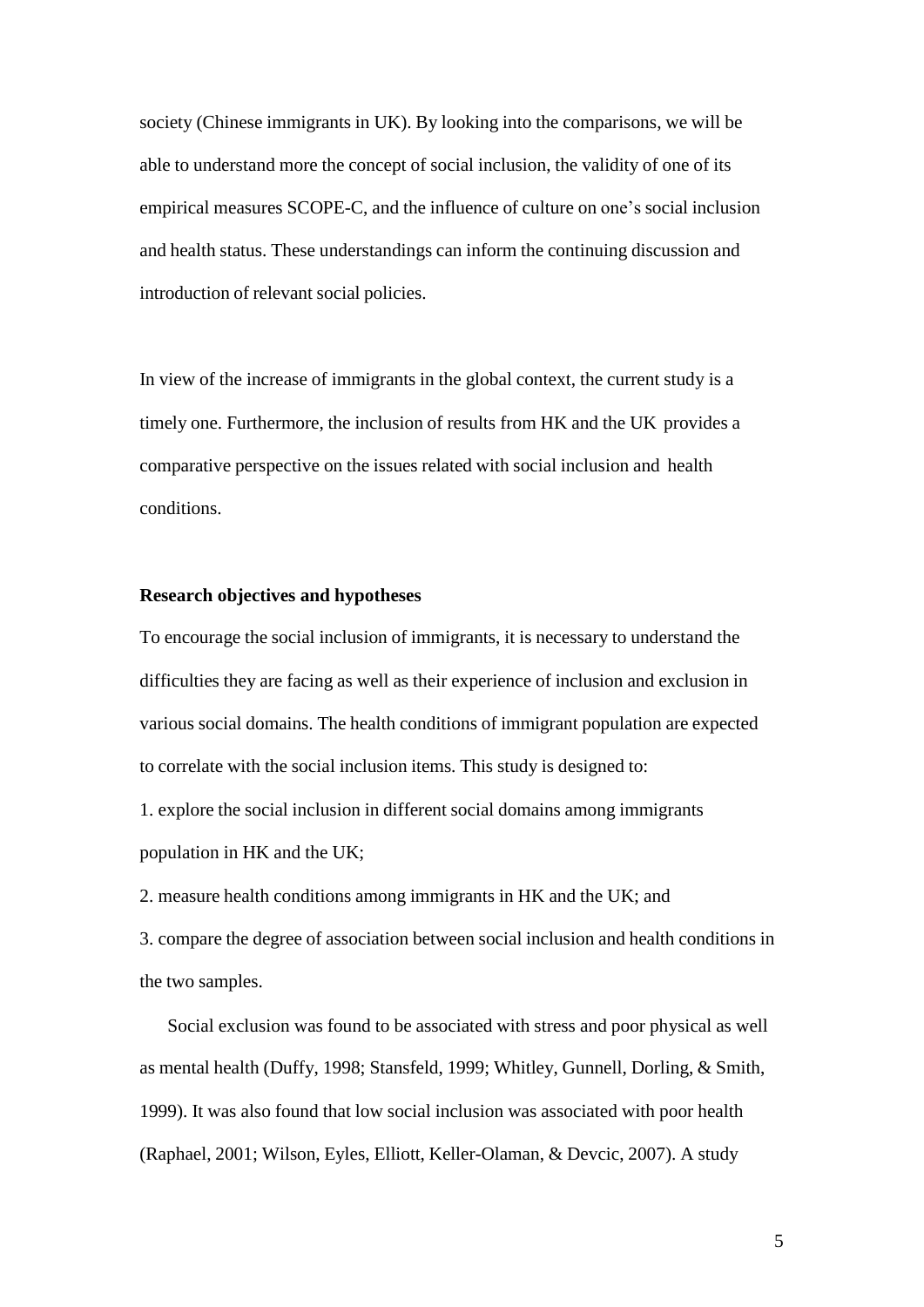among mental health services users found that perceived social inclusion correlated positively with participants' health conditions (Chan, Evans, Chiu, Huxley, & Ng, 2014). We therefore propose the first hypothesis: Overall social inclusion correlates positively with health and mental health conditions of the subjects.

Studies found that lack of proficiency in an official language as well as limited access to cultural knowledge would be a barrier for immigrants to be integrated in a society (Derwing & Waugh, 2012). Chinese is one of the official languages in HK, though there can be different dialects in spoken Chinese. In general Chinese immigrants in HK are experiencing closer language, cultural background, and living style than Chinese immigrants in UK. The geographical proximity to one's place of origin among immigrants in HK when compared with Chinese immigrants in UK also facilitates the communication and the securing of social supports from their hometowns. It is easier for Chinese immigrants in HK to pay a short visit to or make a longer stay at their place-of-origin during school holidays or festival periods. Based on these evidences, we propose the second hypothesis:

Perceived opportunities and satisfaction in social domains (e.g. contacts with friends) are at higher level in near-culture society (i.e. HK) than in different- culture society (i.e. UK), among the Chinese immigrants.

#### **Literature Review**

## *Mainland China immigrants in Hong Kong*

The current largest Chinese immigration population in HK is from One Way Permits (OWP) scheme from mainland China. According to the Security Bureau, one- way permits offer an important avenue for population growth (Chow, 2013). One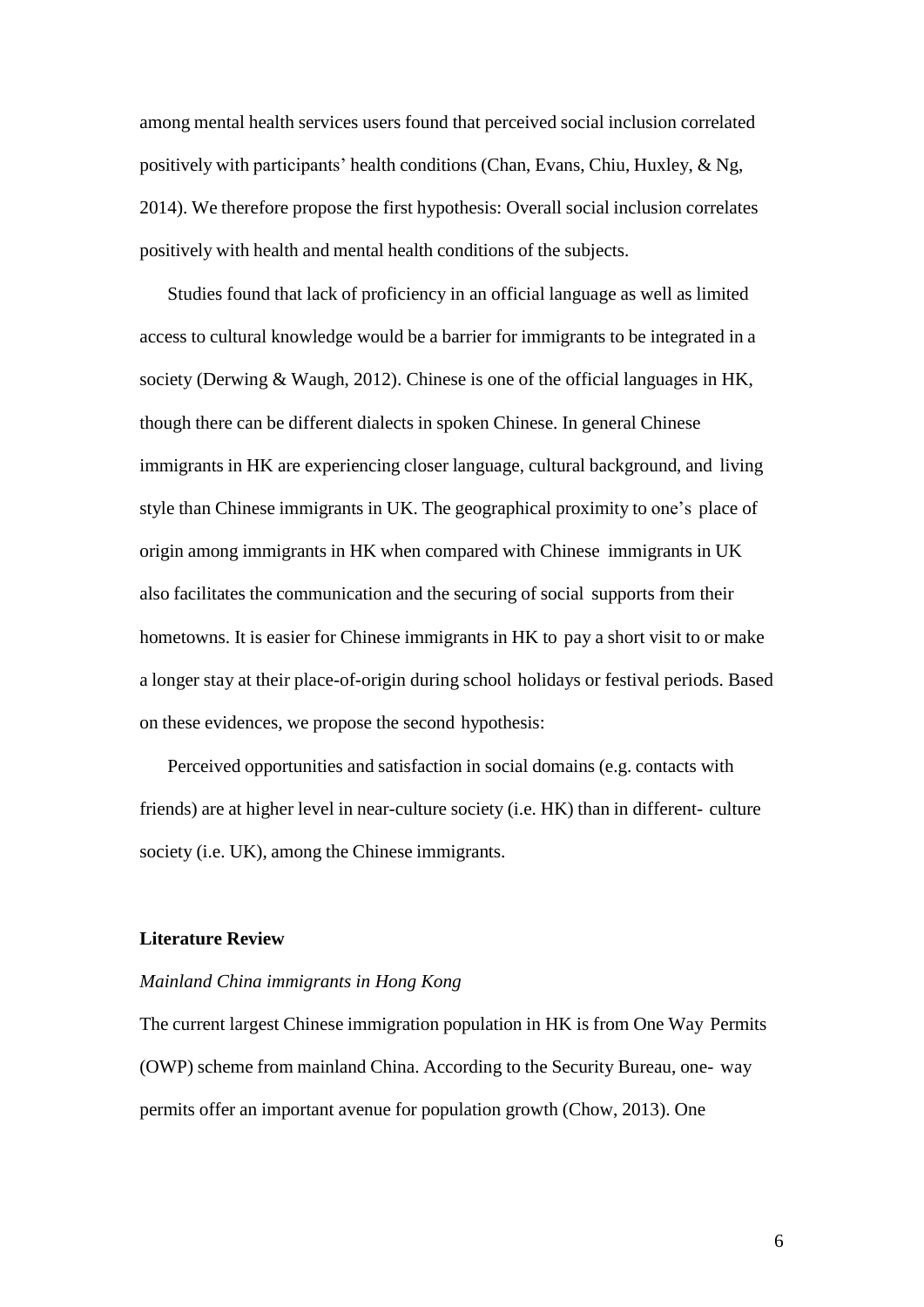Way Permit (OWP) scheme was implemented to enable mainland Chinese residents to apply entrance to stay/live in HK legally. The daily quota of OWP increased from 75 in 1982 to 105 in 1993. Since 1995, HK government allowed a daily quota of 150 for mainland Chinese residents to reside in HK mainly for family reunion. Most of these new-comers are wives of HK residents in mainland China (Home Affairs Department and Immigration Department, 2013). Statistic showed that most of the males who married with mainland women were among low-income groups (Home Affairs Department and Immigration Department, 2013). The introduction of OWP scheme marked the change in the profile of new arrivals from young working males and entrepreneurs to middle-aged married females with low educational attainment (Policy 21 Limited, 2013). So far, a population of almost one million (150\* 365\*17=930,750) has been settled in HIK since July 1, 1997.

Scholars agree that some HK local residents try to exclude new immigrants because they perceive the new immigrants as threats in the labor market (Bonacich, 1972; Raijman, Semyonov, & Schmidt, 2003; Scheepers, Gijsberts, & Coenders, 2002). Survey results show that Hongkongers had generally negative perceptions of new immigrants. Local residents worried that the arriving immigrants would compete with them on job opportunities and/or lead to lower salary levels (Hong Kong Institute of Education, 2012). These negative perceptions hinder those new arrivals' adaptation to and integration into local society (Hong Kong Institute of Education, 2012). Some local residents perceived new immigrants as potential threats to their own interest. They felt that new comers would compete with them on limited resources such as medical services, housing, and social welfare (Bobo & Hutchings,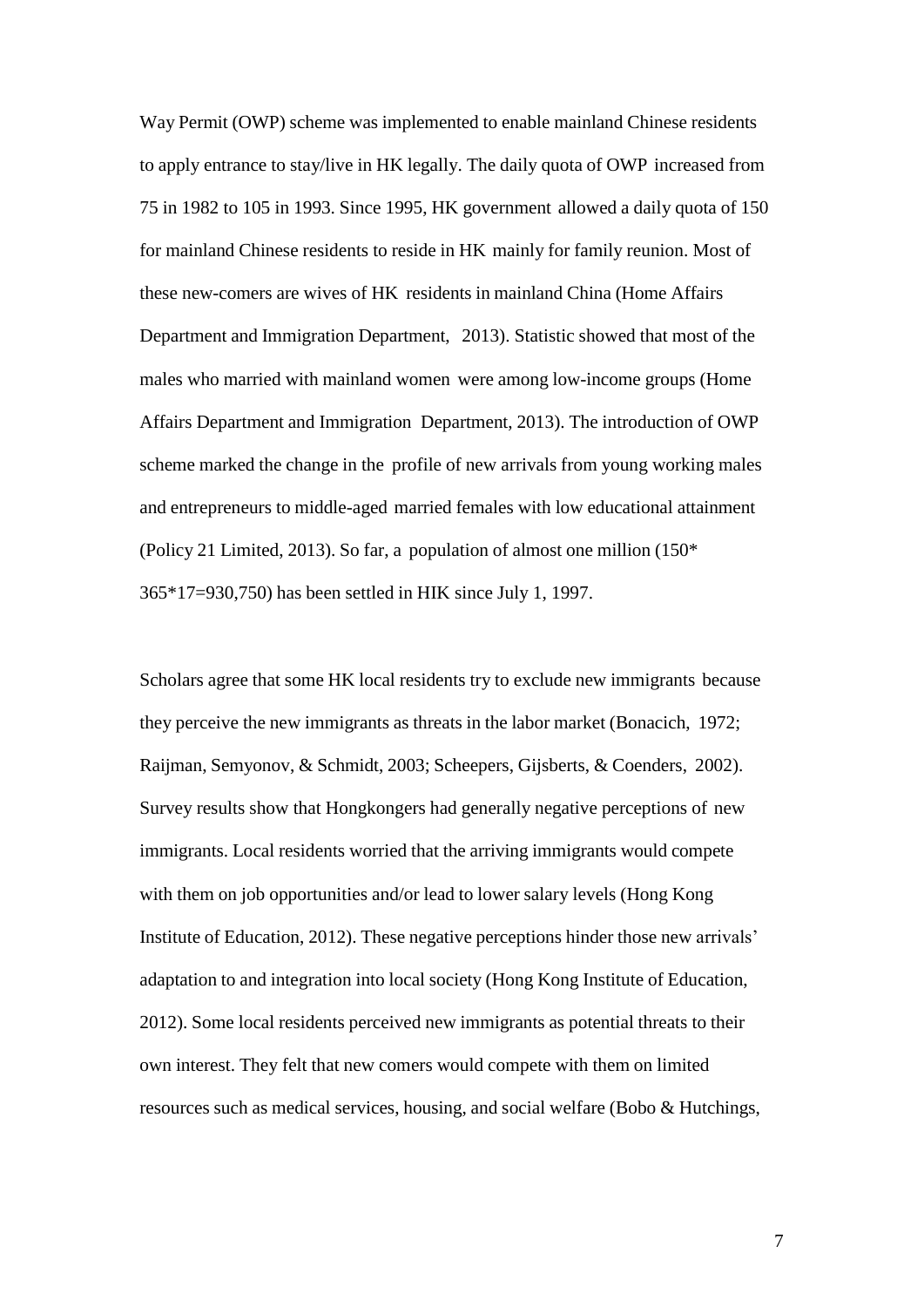1996; Sniderman, Hagendoorn, & Prior, 2004). Recently, the High Court ruled that new immigrants who were previously barred from getting social welfare because of a residence of shorter than 7 years should be eligible to apply for welfare benefits. A survey among 1,610 HK people found that 42% of participants expressed concern about this decision. Close to 30% of the surveyed subjects felt angry about it (Sky Post, 2013).

A survey of 13,400 mainland Chinese immigrants who had been in HK for nine to twelve months for family showed that the main source of stress for the adult male was financial burden while that for the adult females were poor living conditions. About 20% of the adult participants reported experience of discrimination against them in their daily lives sometimes or frequently. About one sixth of the adult new arrivals did not have any friend in HK and about 31% had one to three friends. One-twelfth of the child new arrivals did not have any friend in HK, and about 15% had only one to three friends (Policy 21 limited, 2013).

The HK government advocates a tolerant and harmonious society, where overt discriminatory behavior can be taken to court by Equal Opportunity Commission, though most cases rarely reached the court. All people are supposed to live together in harmony with mutual understanding and respect (Information Service Department, 2012). To promote social integration of new arrivals, the Hong Affairs Department designed a public campaign using public services advertising broadcast in radio as well as television channels. The 30-second advertisement was titled "Acceptance of New Arrivals". The advertisement featured people speaking with a variety of Chinese dialects, saying that "no matter where we came from or how long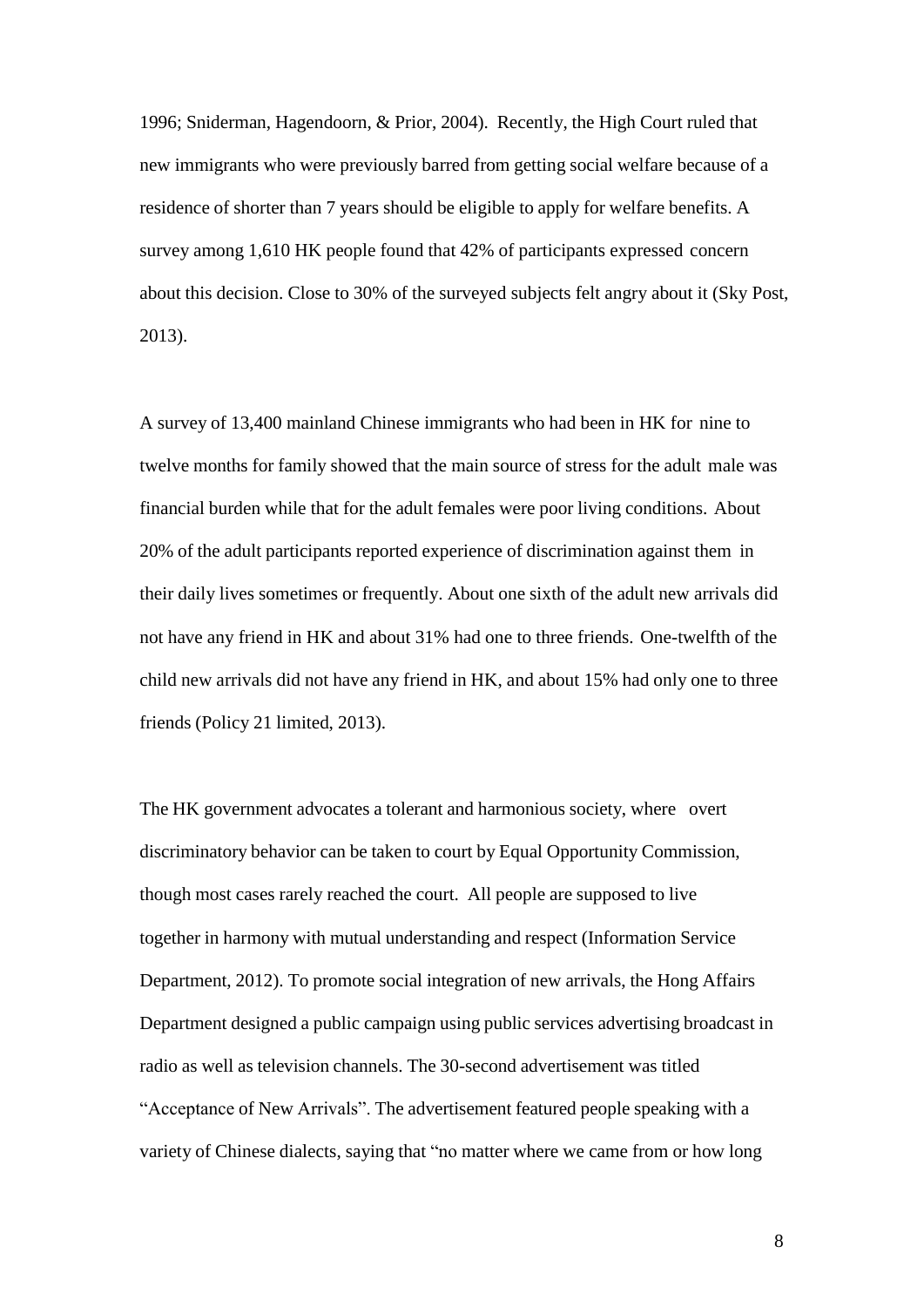we've been here, we are all part of the Hong Kong family" (Home Affairs Department, 2014). Besides the advertisement, the Civil Education Committee also created four broadcast public services advertisements that advocated mutual understanding, respect, and willingness to embrace different values (Information Service Department, 2013).

#### *Chinese immigrants in UK*

China has provided the most immigrants in UK than any other countries since 2013 (Dominiczak, 2013). Despite its large population, many Chinese immigrants are faced with stigma, language barriers and a lack of support (Cowan, 2001). A survey found that close to two-thirds of British people disagree that immigrants could claim welfare benefits until they stay within the European Union for more than three years (The Guardian, 2014). Another survey found that British people were more likely to see immigration as a social problem (The Economists, 2011). A survey among 113 Chinese immigrants in Birmingham found over 60% of participants had symptom of poor mental health (Huang & Spurgeon, 2006). Psychological adjustment among these participants depended heavily on strong ties with the Chinese community. There was only minimal contact with the host society. Another qualitative research study among Chinese immigrants in UK found that they failed to integrate into the mainstream society, largely due to limited participation in the job market (Chau & Sam, 2001).

A review of literature found that there was evidence that Chinese immigrants in HK and UK suffered from some forms of social exclusion. However, apart from the evidence that they were disadvantaged in the labor market, very little is known about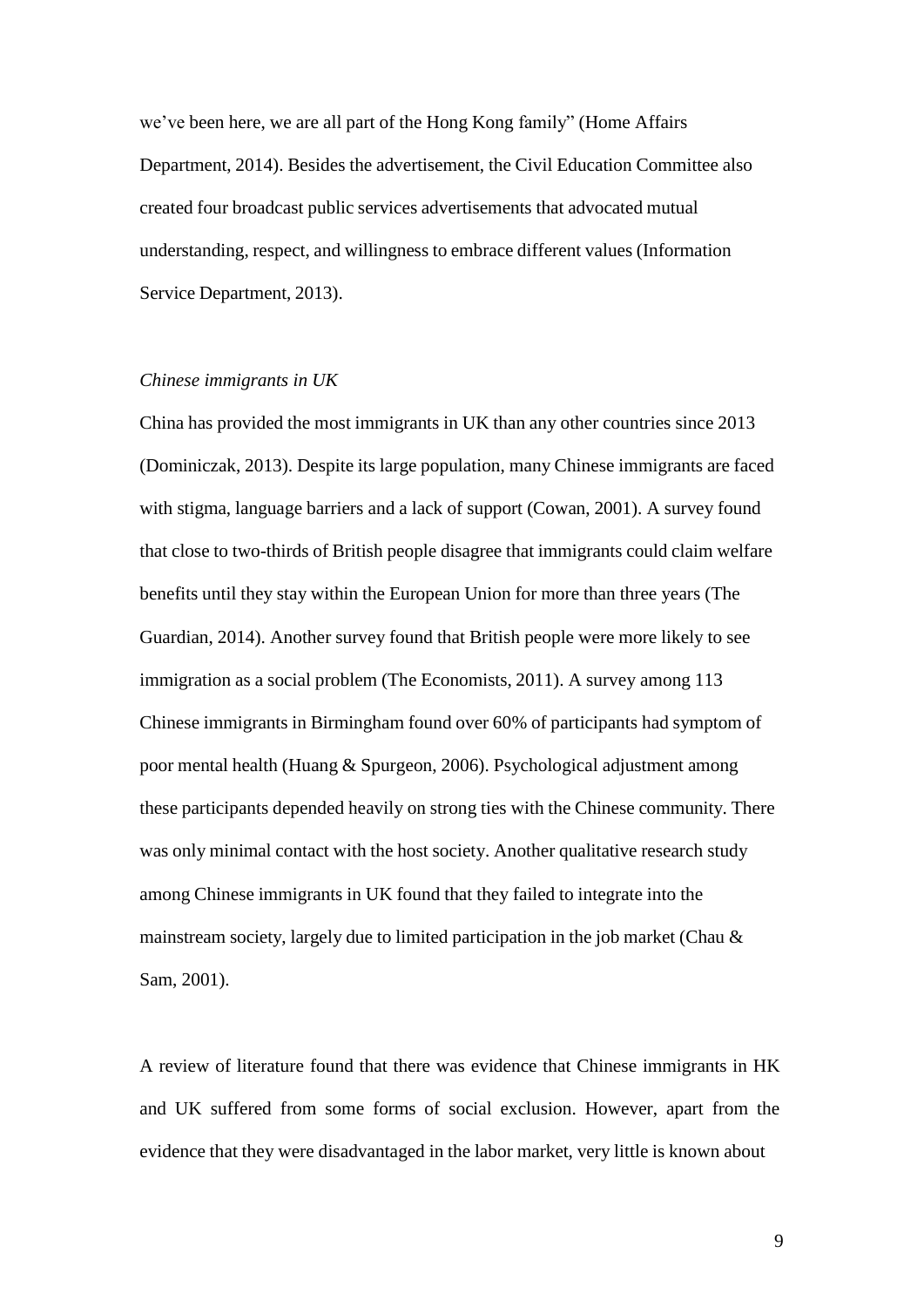social inclusion/exclusion in different social domains. This study attempts to fill this gap.

#### *Social inclusion measurement*

Social inclusion refers to "promoting equal access to opportunities, enabling everyone to contribute to social and economic programs and share in its rewards" (The World Bank, 2013).

#### *Social and Community Opportunities Profile* (*SCOPE*)

Social and Community Opportunities Profile developed in UK described a framework encompassing indicative life domains of social inclusion. The SCOPE mearuement was constructed by a concept mapping method (Huxley, Evans, Munroe, Webber, Burchardt, Mcdaid, & Knapp, 2006) and survey data (Huxley, Evans, Madge, Webber, Burchardt, Mcdaid, & Knapp 2012). The framework focuses on the availability of opportunity that a person can access to exercise his or her right as well as the person's subjective perception of satisfaction toward the opportunity in various life domains (Huxley et al., 2006). It captures eight life domains including leisure and participation, housing and accommodation, safety, work, financial situation, education, selfreported health, as well as family and social relationships. From all these life domains, objective and subjective indicators, satisfaction with opportunities and perceived opportunities respectively were measured. The SCOPE provides an instrument to evaluate how people are included into the communities. The SCOPE was originally designed with 121 items. A short version of SCOPE with 48 questions were extracted based on confirmatory factor analysis. The short version of the SCOPE demonstrated reasonable internal consistency for the key variables ( $0.60 \le \alpha \le 0.75$ ) (Huxley et al.,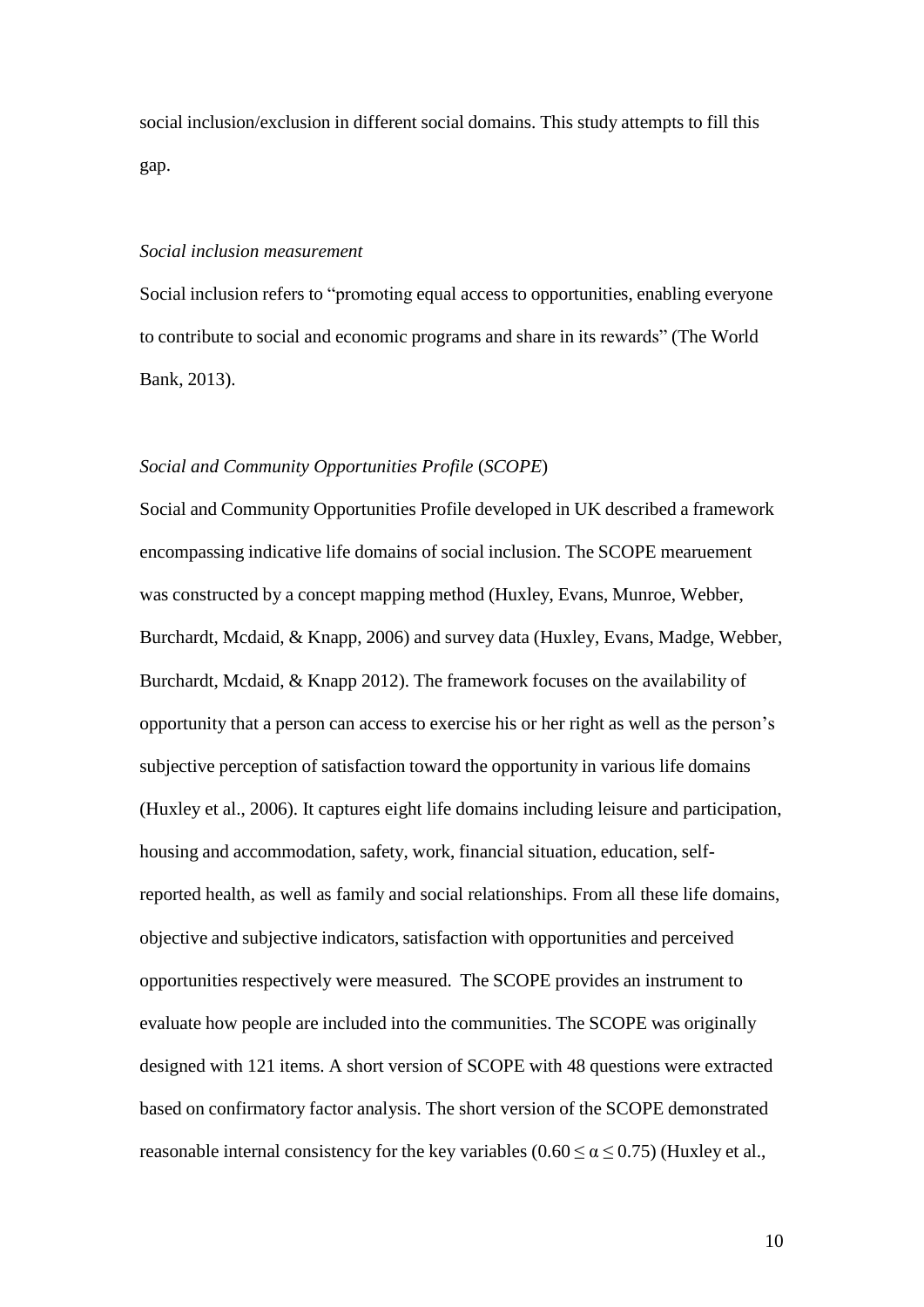2012). The SCOPE demonstrated good internal consistency, test-retest reliability over time, and validity among a sample of mental health services users as well as a student sample in UK (Huxley et al., 2012).

*Chinese version of Social and Community Opportunities Profile (SCOPE-C) and its validity*

A concept mapping study conducted in HK found that the concept of social inclusion shared much similarity among HK and UK participants (Chan, Evans, Ng, Chiu, & Huxley, 2014). A Chinese version of SCOPE scales (SCOPE-C) was developed on the basis of SCOPE with a validated translation, and adjusted measures to HK conditions. Altogether, there are 56 items generated, including 45 items with a framework focus on eight life domains and 9 additional items from Everyday discrimination scale (author, under review).

SCOPE-C was found to be a valid instrument as a measurement of social inclusion. Prior steps on concept mapping have been completed and MAPI translation protocol (2011) has been followed to ensure quality of the translation. The SCOPE-C was employed to investigate the social inclusion among 168 mental health service users recruited through various NGOs in HK. Satisfaction with opportunities and perceived opportunities in various social domains demonstrated a high reliability of (Cronbach's alpha at baseline: 0.82 and 0.67 respectively) (author, under review). Three variables, overall social inclusion, average satisfaction with opportunities and average perceived opportunities had significant positive correlation with one another. These three SCOPE-C variables also had positive correlation with participants'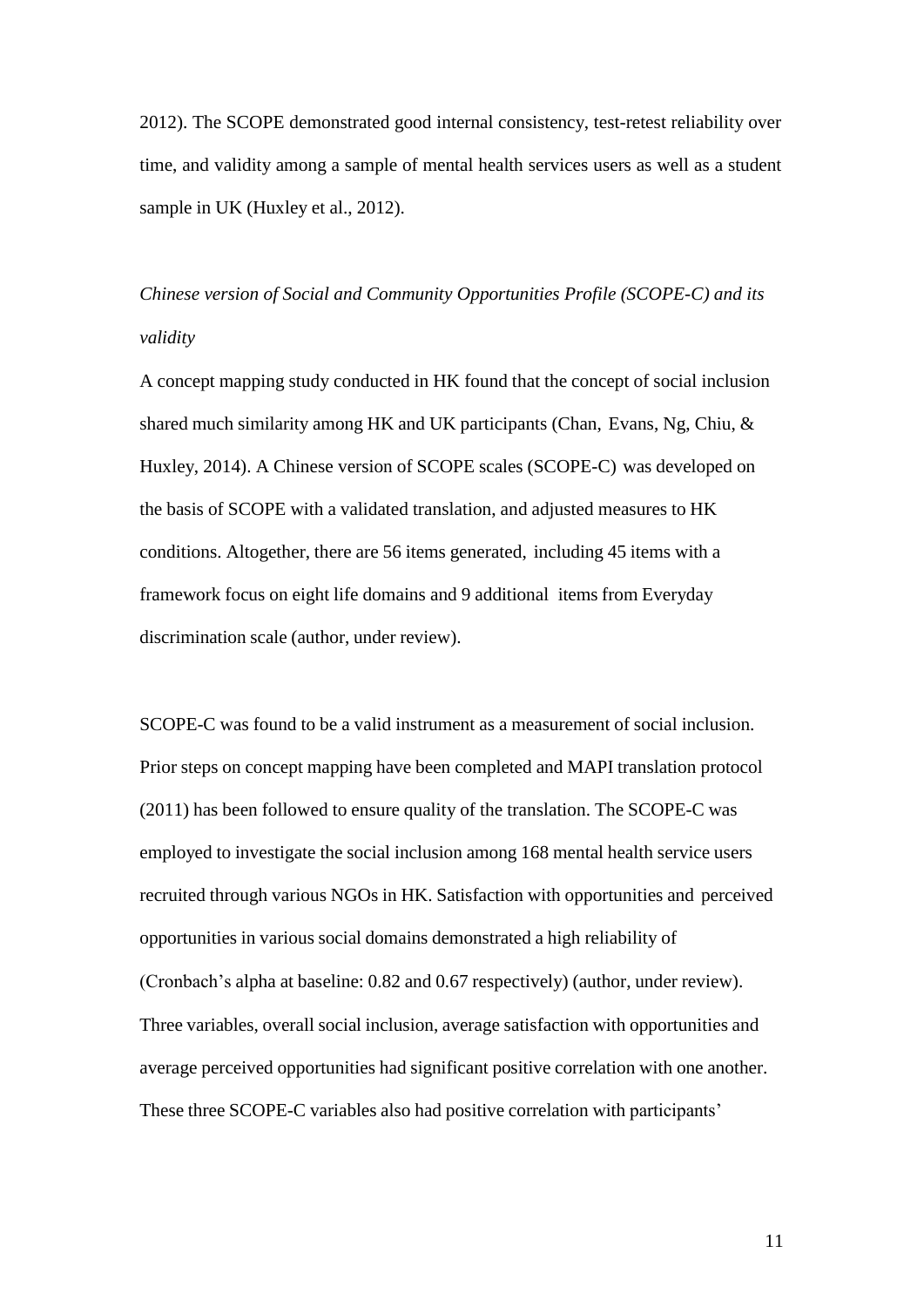physical health, but not with mental health (Chan, Evans, Chiu, Huxley, & Ng, 2014). This study will expand the use of the SCOPE and SCOPE-C to the immigrants.

#### **Methods**

#### *Participants*

There are altogether107 immigrant subjects in the data pool. Among which, 56 of them were recruited through three non-government organisations that provide social services to new immigrants in HK, and another 51 participants were from a similar organisation in UK. All of them were of Chinese race and use Chinese language as their first language.

The demographic profiles of participants are shown in Table 1. Among HK participants, the majority of them were females (94.6%). The average age was 35 (SD=6.98). About one third of them were living in public rental housing units and less than two thirds of them were living in private residential units. The majority (69.6%) were looking after family or home and had no source of income. Less than 20% had employment, investment and property rental income. Among UK sample, 60% participants were female. The average age was 42.2 (SD=15.74). Almost 60% of these participants were living in private residential units. The majority of them were self-employed or in paid employment. Only less than 2% participants had no source of income.

#### [Insert Table 1 about here]

#### *Procedure*

The University's Committee on the Use of Human and Animal Subjects in Teaching and Research approved the ethical approval. Participants from both areas signed an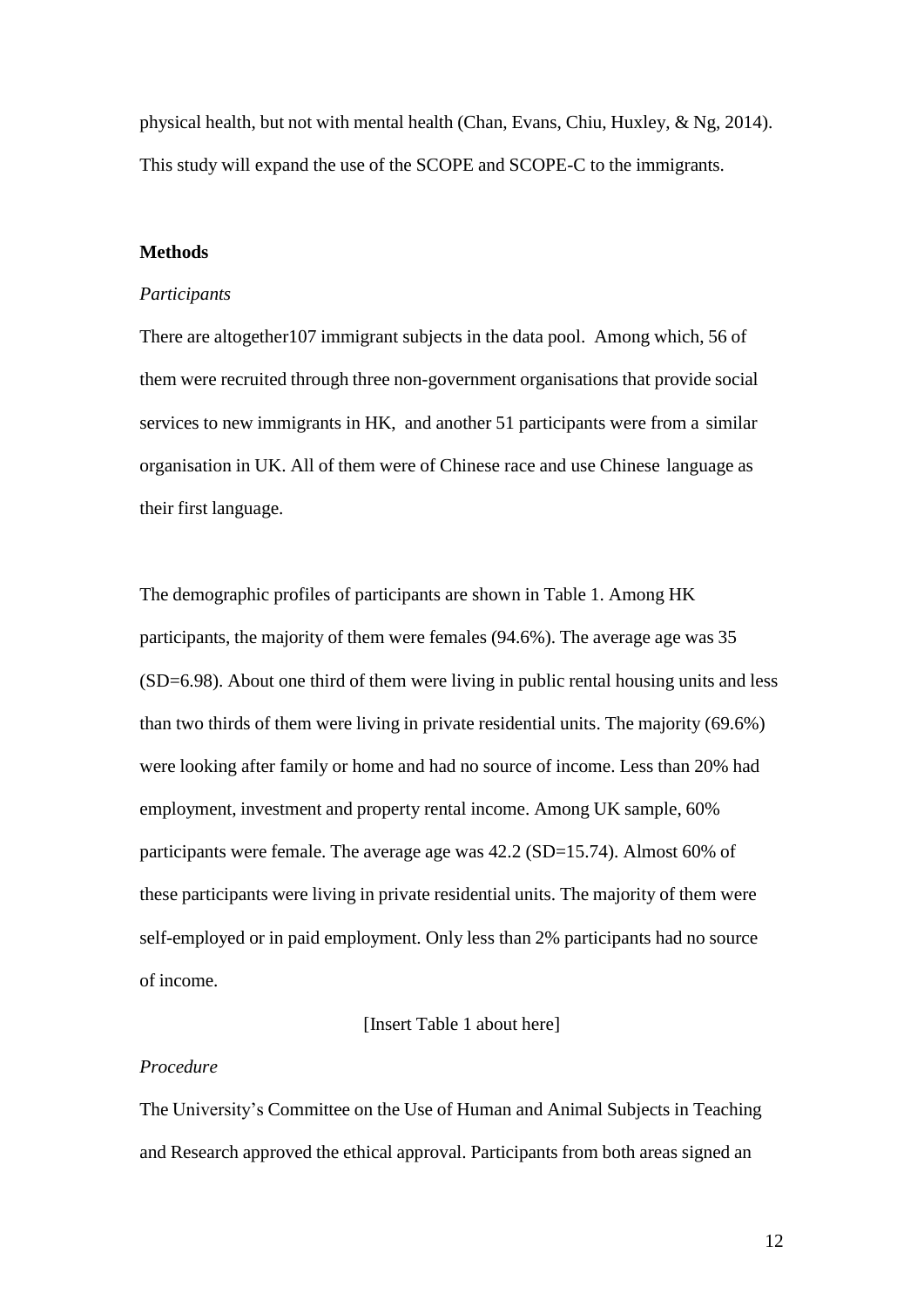informed consent statement before interviews. Two interviewers conducted the faceto-face individual interviews in HK in Putonghua or Cantonese while English was employed for the interviews in UK. The interviews were conducted at the premises of the social services centers. HK participants received a payment of HK \$70 (equivalent to US \$9) as a token of appreciation after participating in the interviews. In the UK the NGO received a per capita honorarium of £10 for each person recruited to the study. HK and UK interviews were conducted during November 2013 and March 2014. The interviewing time lasted between 20 to 40 minutes.

Social and Communities Opportunities Profile (SCOPE) and the Chinese version of Social and Communities Opportunities Profile (SCOPE-C) were employed in UK and HK respectively.

*SCOPE and SCOPE-C* contain 45 questions covering eight social domains including: (1) leisure and participation, (2) housing and accommodation, (3) work, (4) financial situation, (5) safety, (6) education, (7) self-reported health, and (8) family and social relationships. For each of these eight domains, participants were asked about their subjective perception of opportunities as well as their satisfaction with opportunities. There are eleven items on satisfaction with opportunities for each social domain rated from 1 (extremely restricted opportunities) to 7 (plentiful opportunities). The Cronbach's alpha coefficients of satisfaction with opportunities were 0.81 for UK sub-sample and 0.69 for HK sub-sample. There are five items on perceived opportunities for each domain rated from 1 (feeling terrible) to 5 (feeling delighted). The Cronbach's Alpha coefficients of perceived opportunities were 0.69 and 0.68 for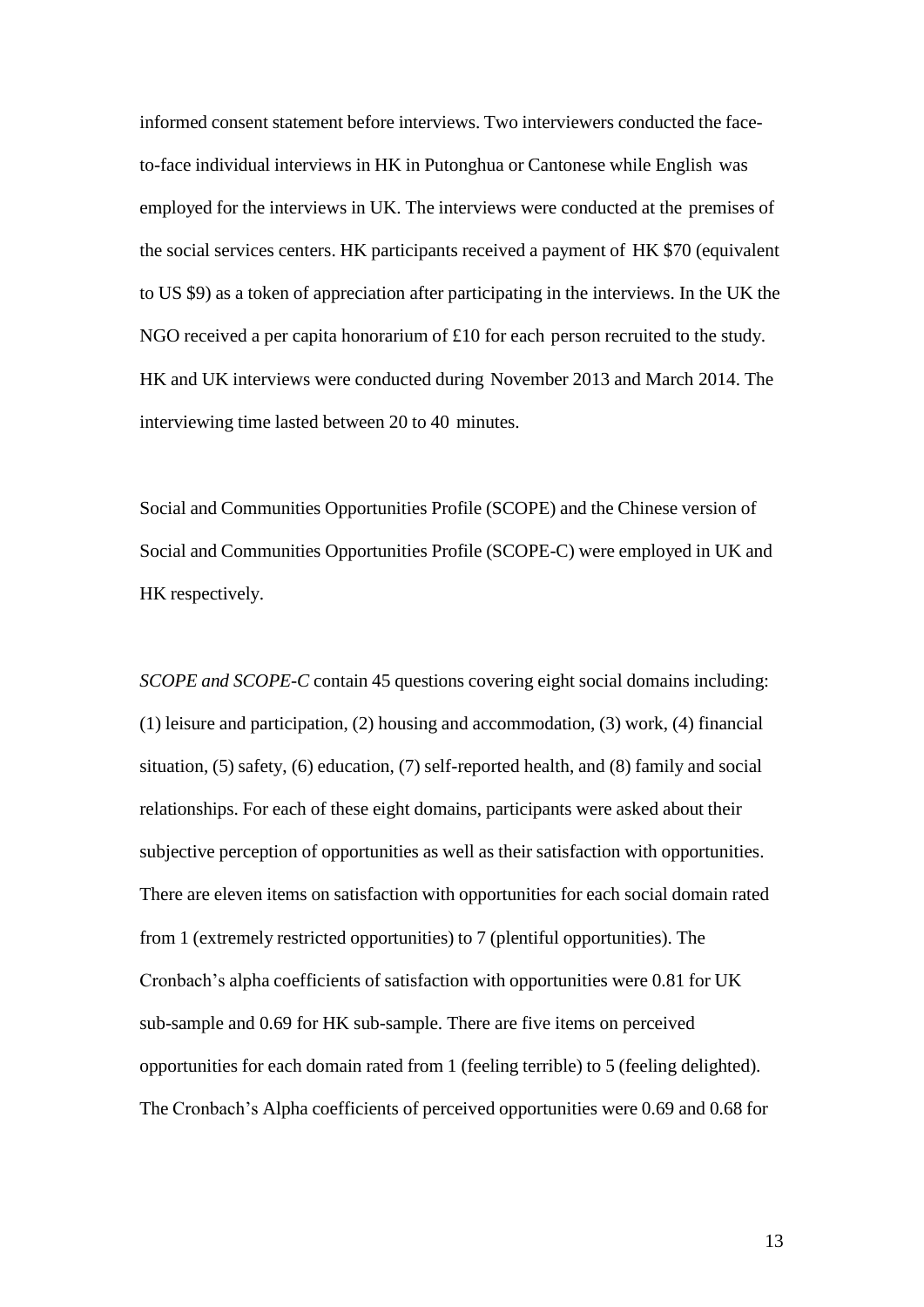UK and HK sub-samples respectively. Objective items such as number of friends they had were also asked.

*Health*. General health was measured by SF-12 (Ware, Kosinski, & Keller, 1995; 1996). Mean scores of the items of the four physical health dimensions were compiled to measure physical health while mean scores of the items of the four mental health dimensions were compiled to measure mental health. The mean scores were converted to 100-point scale according to the SF-12 algorithm. The Crobach's Alpha coefficients of physical and mental health among HK participants were 0.77 and 0.68, and 0.69 and 0.67 regarding UK participants.

## [Insert Table 2 about here]

*Discrimination.* Everyday Discrimination Scale (Krieger et al., 2005) was used to measure discrimination in everyday life among HK participants. It consisted of 9 items ranged from 1 (never) to 6 (almost everyday). Two typical questions were "You are treated with less courtesy than other people are" and "You are threatened or harassed". This scale has been showed reliable and valid (Krieger et al., 2005). This concept was not measured among the participants in UK due to funding limitations.

Other than the Everyday Discrimination Scale that was administered to HK participants only, the same tools (i.e. SCOPE and SF-12) were used for both subsamples, though the categorization of some items such as educational level and housing type was adapted to local situations.

## **Results**

#### *Satisfaction with opportunities*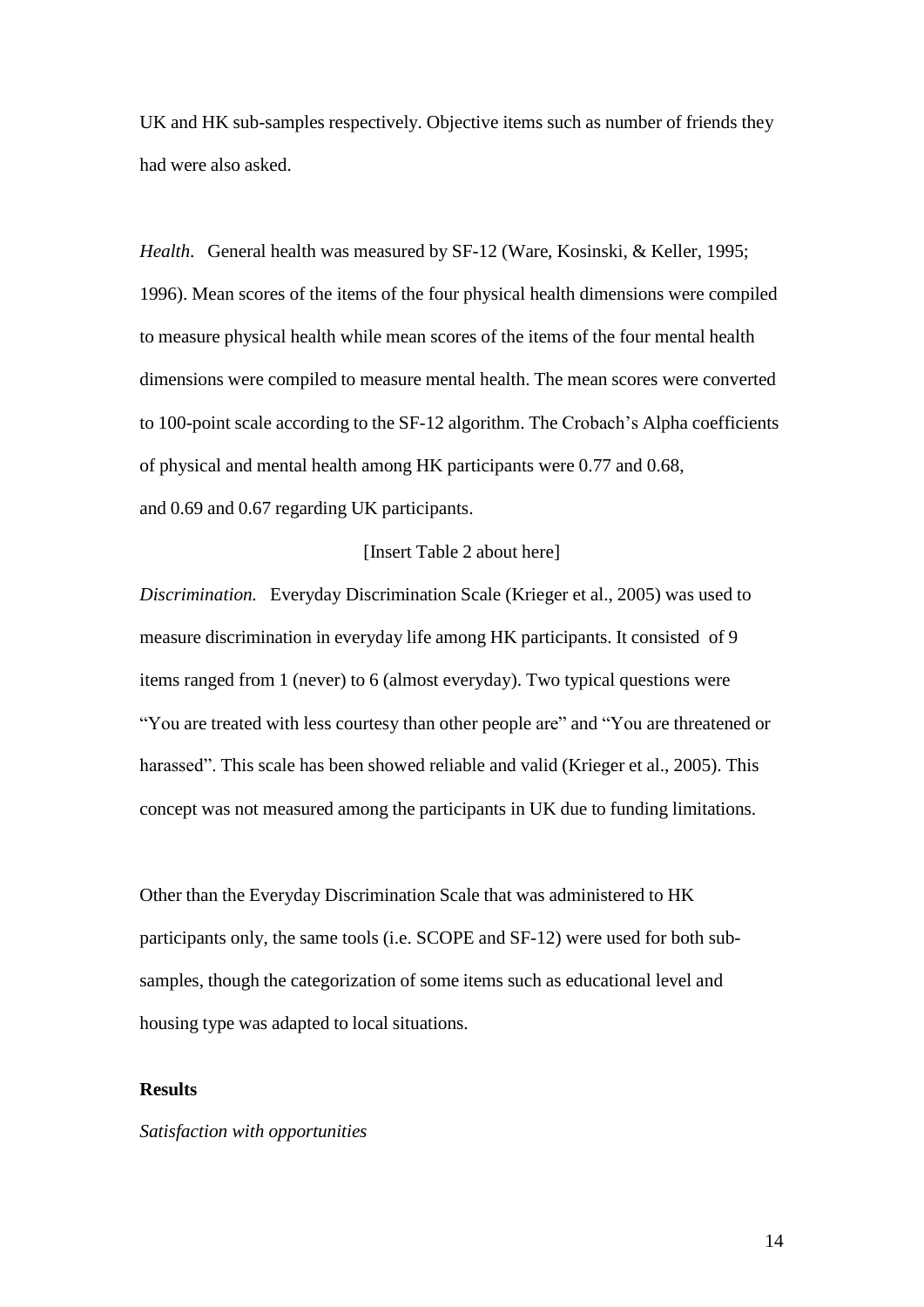The means and standard derivations for 11 items of satisfaction with opportunities among HK and UK sub-samples are summarized in Table 2. A series of t- tests were performed to examine if there was differences between two sub-samples. As most of the immigrants to HK went there for family reunion, it was not surprising that they were most satisfied with opportunities for contact with families. Participants from HK were also satisfied with social interactions, evidenced by the high satisfaction with opportunities for contact with friends, involvement with community groups, and leisure activities. They were least satisfied with opportunities for suitable housing and opportunities to increase income.

Participants from UK were most satisfied with opportunities of living safely in area, suitable housing and contact with friends. They were least satisfied with the opportunities to increase income. Five out of the eleven social domains registered significant differences between the two sub-samples. Not surprisingly, HK participants had a higher level of satisfaction with opportunities for contact with families and friends than United Kingdom (UK) participants. They were also more satisfied with opportunities for leisure activities and involvement with community groups than UK participants. However, UK participants were more satisfied with opportunities for suitable housing. There were no statistical difference between the two sub-samples in terms of satisfaction with opportunities and overall social inclusion.

#### [Insert Table 2 about here]

### *Perceived opportunities*

The means, standard deviations for 5 items of perceived opportunities among HK and UK sub-samples are summarized in Table 3. HK participants perceived that there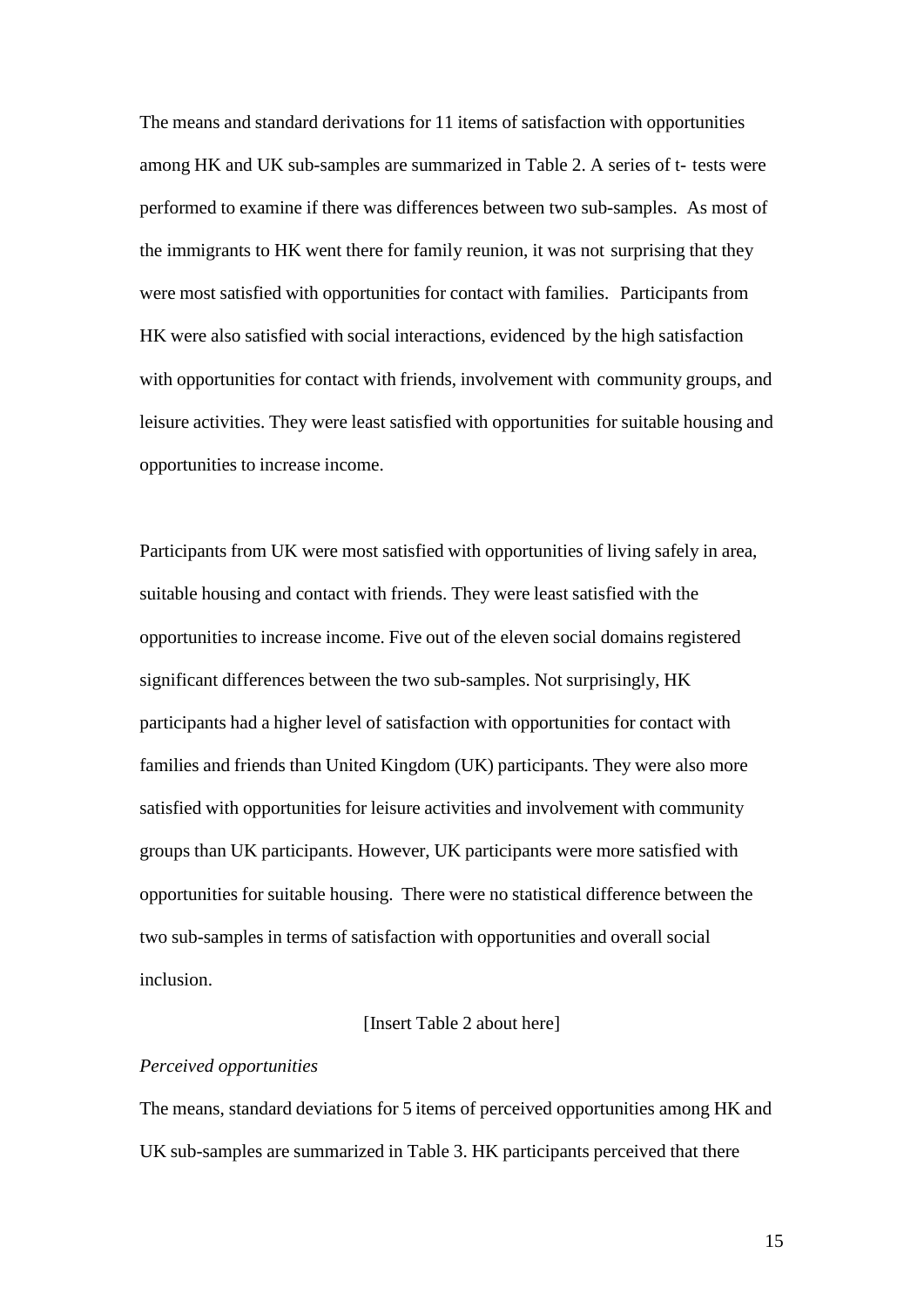were more opportunities for them to participate in community groups and get a suitable job than UK ones. Though, UK participants perceived more opportunities in having a suitable housing.

Our initial hypothesis that participants' perceived opportunities and satisfaction in domains related to social interactions including contacts with friends and involvement with community groups were higher among immigrants in a near-culture society (i.e. Chinese immigrants in HK) than in a different-culture society (i.e. Chinese immigrants in UK) was supported.

[Insert Table 3 about here]

#### *Health conditions*

The mean physical health and mental health reported in the HK sub-sample were 70.3 and 73.1 (on a 100-point scale) respectively. The mean physical health and mental health reported in the UK sub-sample were 72.1 and 63.5 respectively. Results of the t-tests found that there was no statistical difference between HK and UK sub-samples on physical health. However, the UK sub-sample reported a lower level of mental health than the UK sub-sample.

#### *Everyday discrimination*

Experience of discrimination in everyday life among new immigrants in HK is summarized in Table 4. Over three quarter of the HK sub-sample had never encountered four out of the nine items in the Everyday Discrimination Scale. For the remaining four items, about 10 to 30 percent of the HK participants experienced it a few times a year. Over one quarter of the HK participants reported that they were treated with less courtesy or people acted as if they were better than the participants.

[Insert Table 4 about here]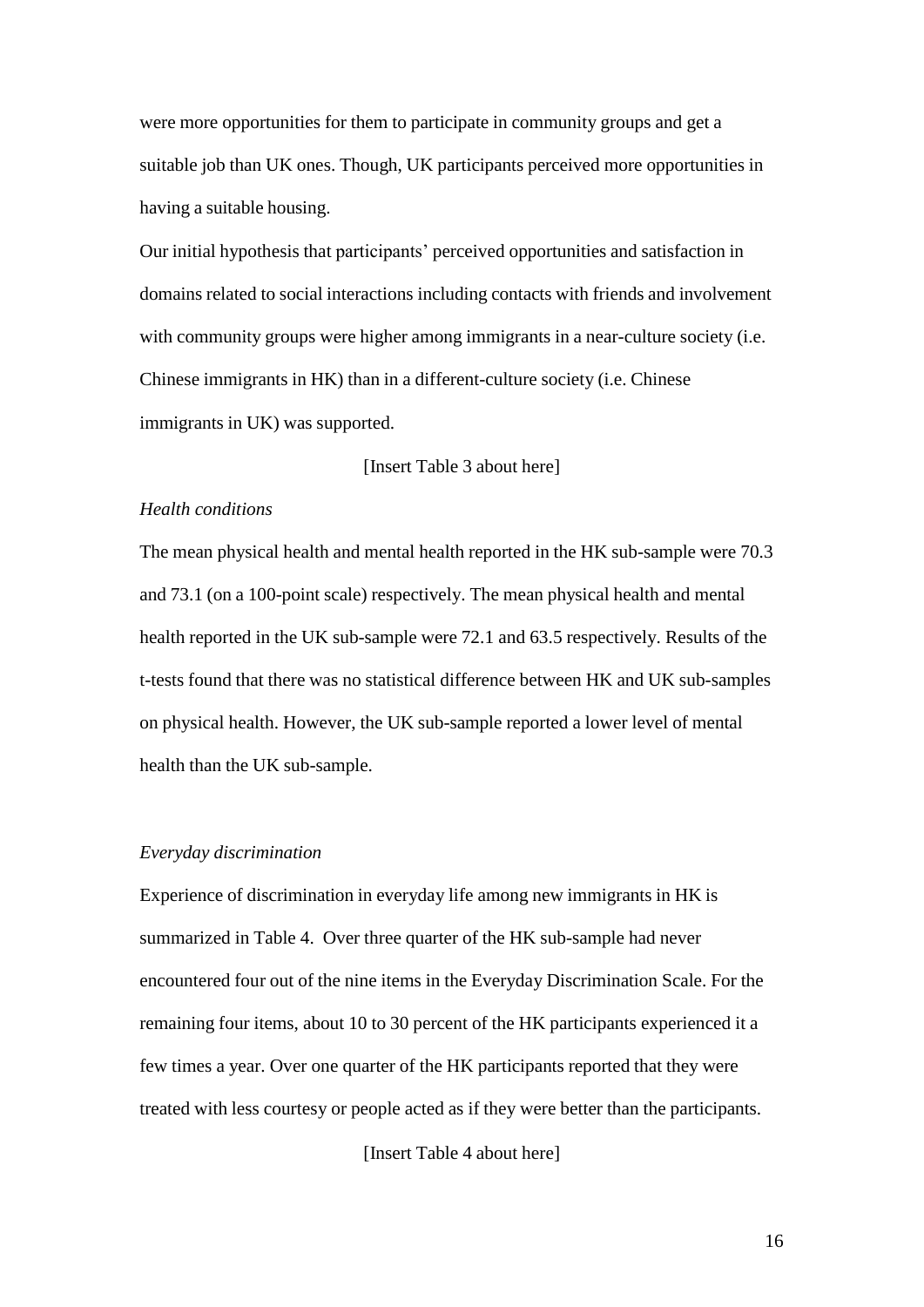Participants who reported they had experienced discrimination described by the nine items at least a few times a year were followed up their perceived reason of discrimination. Close to 60% of these participants perceived that their language/dialect, or their ancestry and national origins were the reasons of discrimination. About one third of these participants perceived that education/income level was the cause of discrimination.

#### [Insert Table 5 about here]

*Pearson correlation between key variables of SCOPE-C, physical health and mental health*

Table 6 summarized the Pearson correlation coefficients between satisfactions with opportunities, perceived opportunities and overall social inclusion. For HK subsample, satisfaction with opportunities had significant positive correlation with perceived opportunities ( $t=0.60$ ,  $p<0.01$ ). No significant correlations were found between overall social inclusion and other satisfaction with opportunities items or perceived opportunities items.

Regarding the UK sub-sample, there was no significant correlation between satisfaction with opportunities and perceived opportunities. Furthermore, the overall social inclusion had no significant correlation with perceived opportunities, but had positive correlation with satisfaction with opportunities. Among the UK participants, overall social inclusion correlated with satisfaction with opportunities in seven domains. Among these domains, the strongest correlation was found between overall social inclusion and satisfaction with opportunities for contact with friends, and satisfaction with opportunities for suitable housing.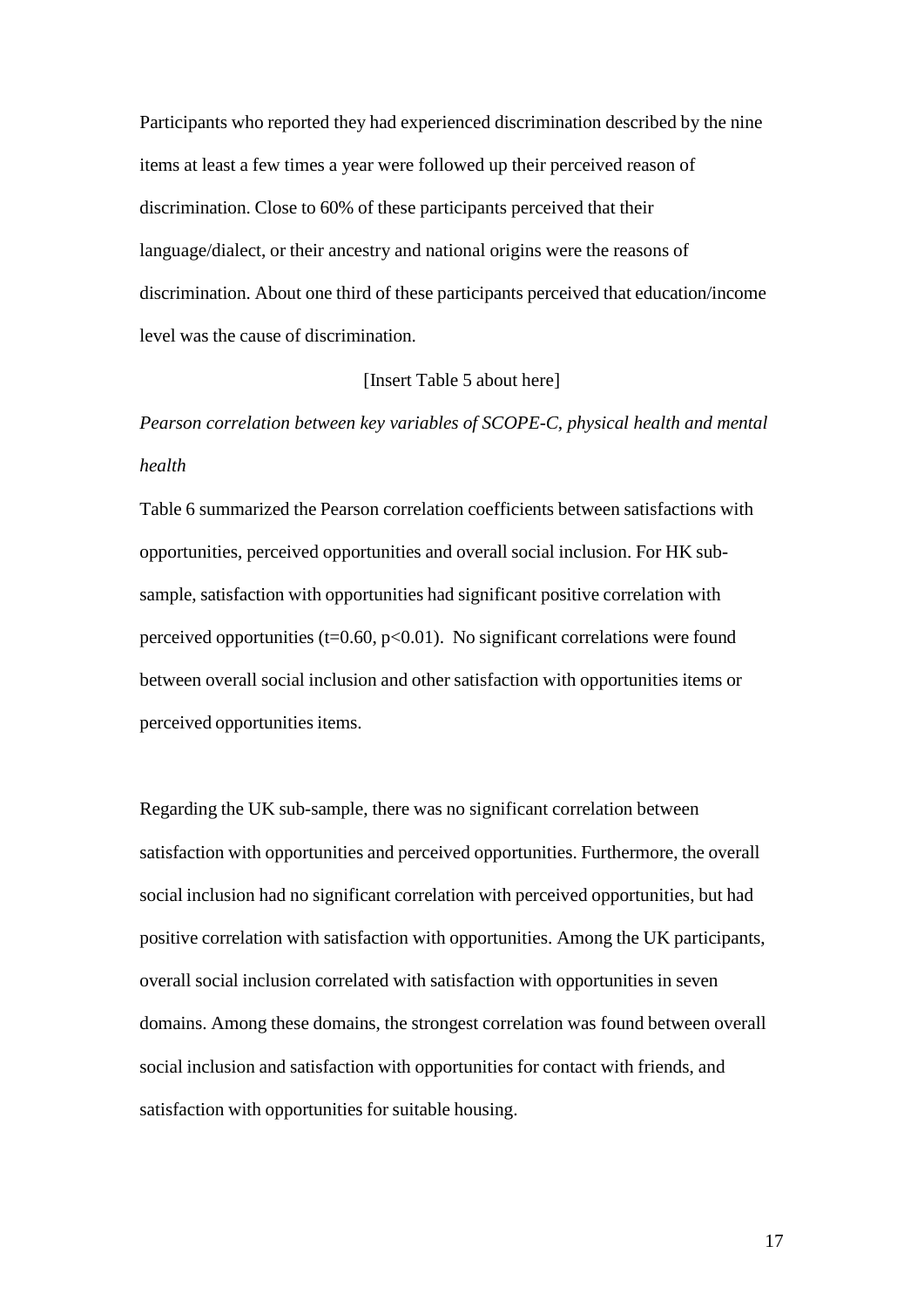For both sub-samples, there was no significant correlation between overall social inclusion and physical as well as mental health. However, among new immigrants in HK sub-sample, mental health demonstrated positive correlation with satisfaction with opportunities as well as perceived opportunities. Mental health conditions of significant correlated with perceived opportunities in five domains and satisfaction with opportunities in six domains. Physical health condition correlated strongly with perceived opportunities for education.

Among immigrants in UK sub-sample, physical health and mental health had no significant linear relation with satisfaction with opportunities and perceived opportunities. Mental health condition correlated with satisfaction with opportunities for education and perceived opportunities. The second hypothesis was not supported. [Insert Table 6 about here]

#### **Discussion**

A study was conducted among Chinese immigrants in HK and UK to examine their experience of social inclusion and health conditions. We found that the two subsamples shared many similarities in the perceived opportunities and satisfaction of opportunities in various social domains. Chinese immigrants in HK and UK showed a general satisfaction in all eleven social domains. They also perceived that there were sufficient opportunities in the five selected social domains. For the HK participants, they were least satisfied with the opportunities for suitable housing. This can be attributed to the relatively high percentages (26%) of them living in private residential units of room/cockloft/bed space. Due to the high property price in HK and the low social economic background of the immigrants' families, most of these immigrants were unlikely to live in a spacious physical environment. Some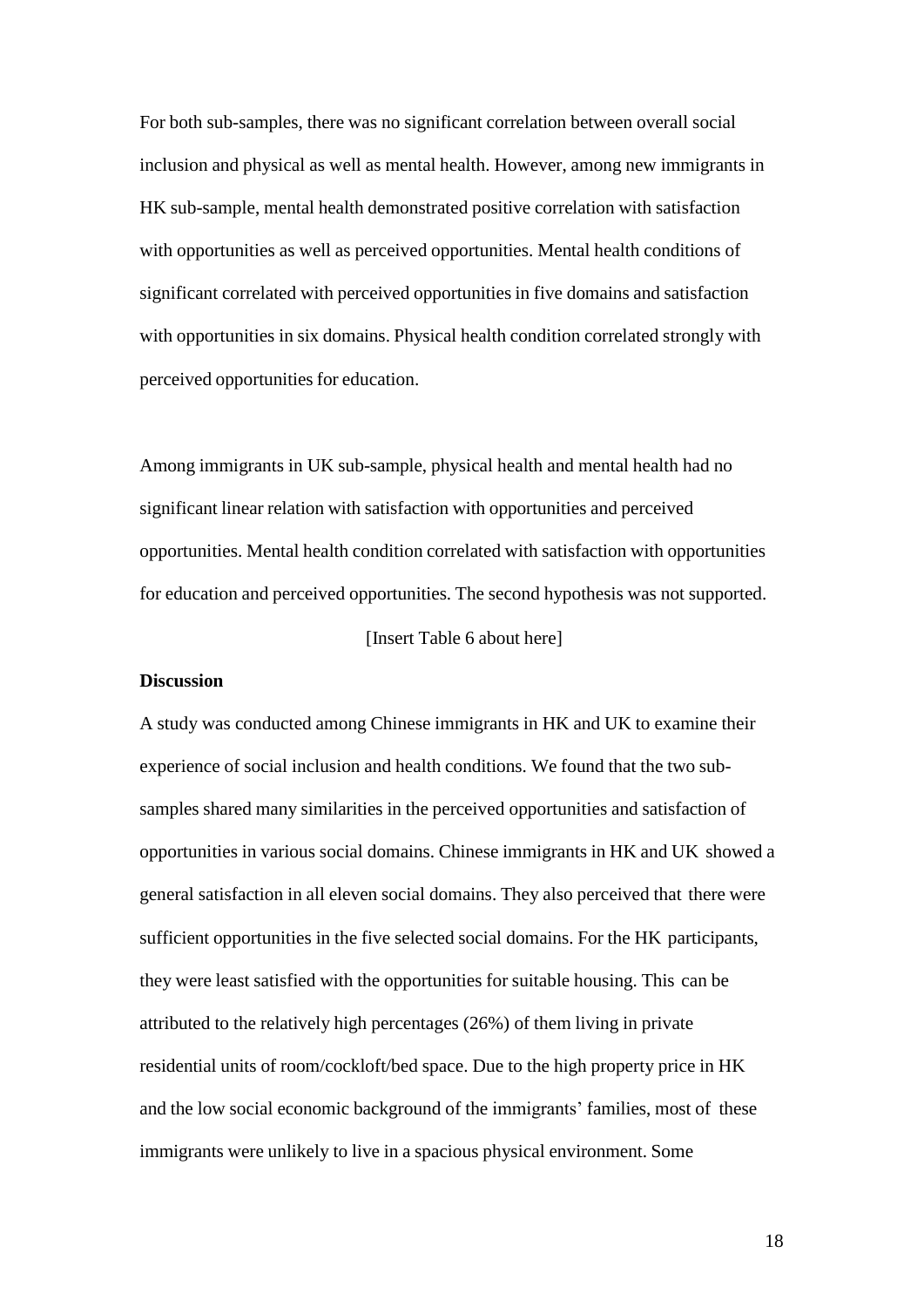participants reported that their family income was insufficient to either rent or buy a decent type of housing unit. Because most of the HK participants came to settle for family reunion reasons, their satisfaction for opportunities for contact with the family were the highest. On one hand, it can argue that home is where you feel belonged to for your heart, and it matters not that much of the physical condition than the opportunity to live with your family members. On the other hand, it can be that these immigrants, irrespective of their current condition, are eligible to queue up for public housing, or are living with their HK spouse in public rental unit.

HK participants reported high level of satisfaction of opportunities for contact with friends. It should be noted that these friends may not be new friends they made in the host society. Some participants told us that they maintained good contacts with friends in mainland China through mobile phone and other communication technology. Access to and low cost modern communication technology certainly adds ease to more social contacts with friends and family members who live apart. Geographic proximity also makes it possible to visit friends in mainland China regularly at festival times. The HK participants were also satisfied with involvement with community group and leisure activities. This finding was contradictory to a previous study (Policy 21 Limited, 2013) that many new arrivals did not have friends in HK. One of the reasons may be attributed to the facts that our HK participants recruited through NGOs that provided services to them. Very often, enjoying the services provided by the NGO together with other immigrants would create a sense of community. For example, some participants told us that they appreciated the leisure activities such as family picnics organized by the NGOs.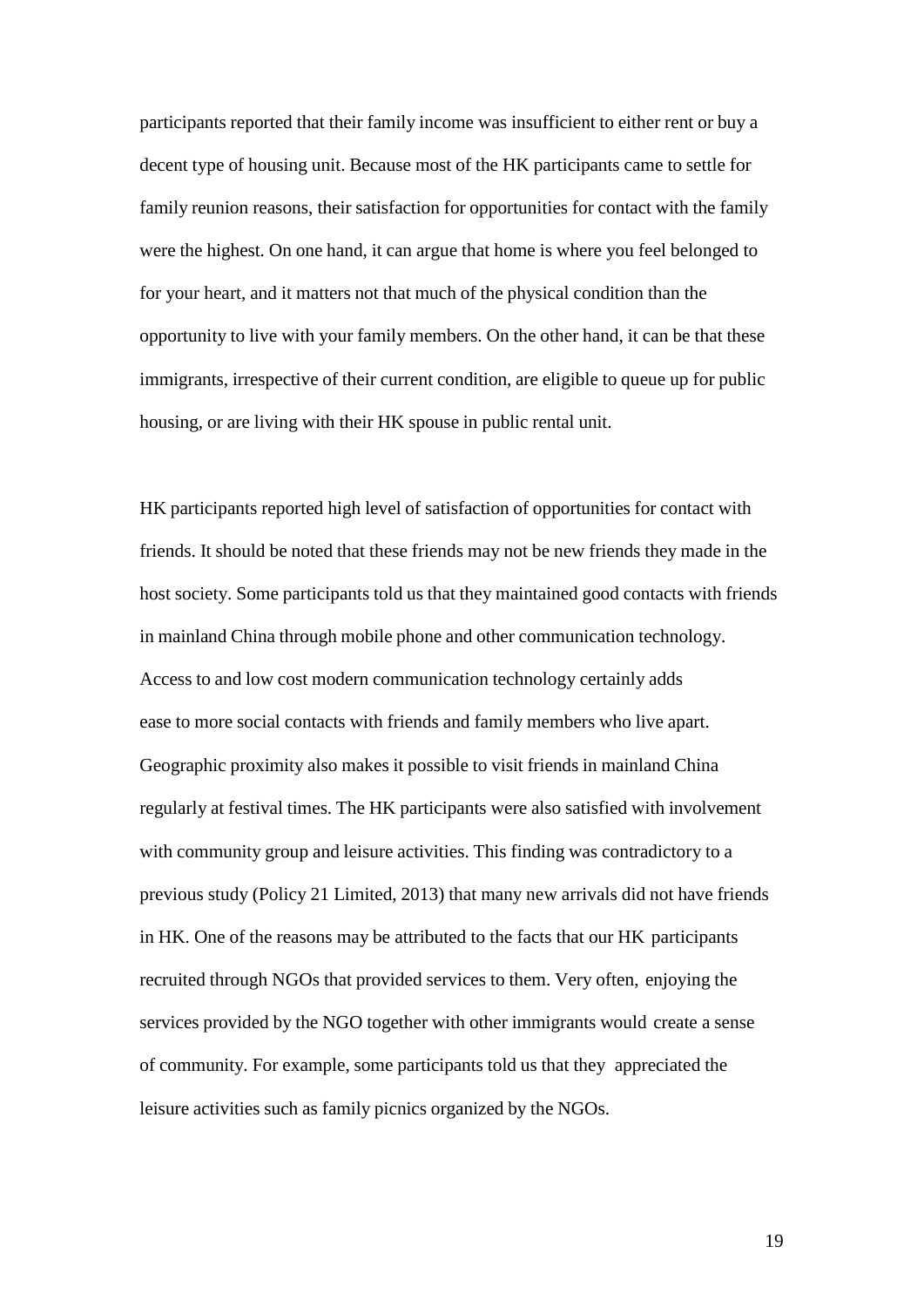Even though nearly half of the HK participants did not engaged in the job market or study, they reported high perceived opportunities for suitable work as well as education. Many of them during the interviews expressed that they were only temporary held from work because of the needs to take care of young children. They would like to work either part-time or full time once their children reached the elementary school age. Some told us that they saw recruitment advertisements for hourly paid work everywhere, especially at supermarkets and fast food restaurants. As a result, they perceived that they were able to find jobs easily when they are freed from family obligations.

Our findings from the UK sample showed a similar story. They were in general satisfied with the opportunities in various social domains and perceived sufficient opportunities out there. Unlike the HK sample, they were only marginally satisfied with the opportunities to increase income. They perceived there were few opportunities to increase income and opportunities for suitable work. Among those unemployed, they were also marginally satisfied with the opportunities to work. This may reflect the impact of the economic downturn in the UK on the labor market, which at the time of the study did not yet show the signs of recovery that are now appearing.

Even though perceived opportunities were not high among both HK and UK participants, they were often satisfied with the available opportunities. This finding is consistent to what a previous study found among mental health services users in HK (Chan, Evans, Chiu, Huxley, & Ng, 2014). This indicates that immigrants have to come to terms with the less-than-ideal reality. For the HK sub-sample, the lowering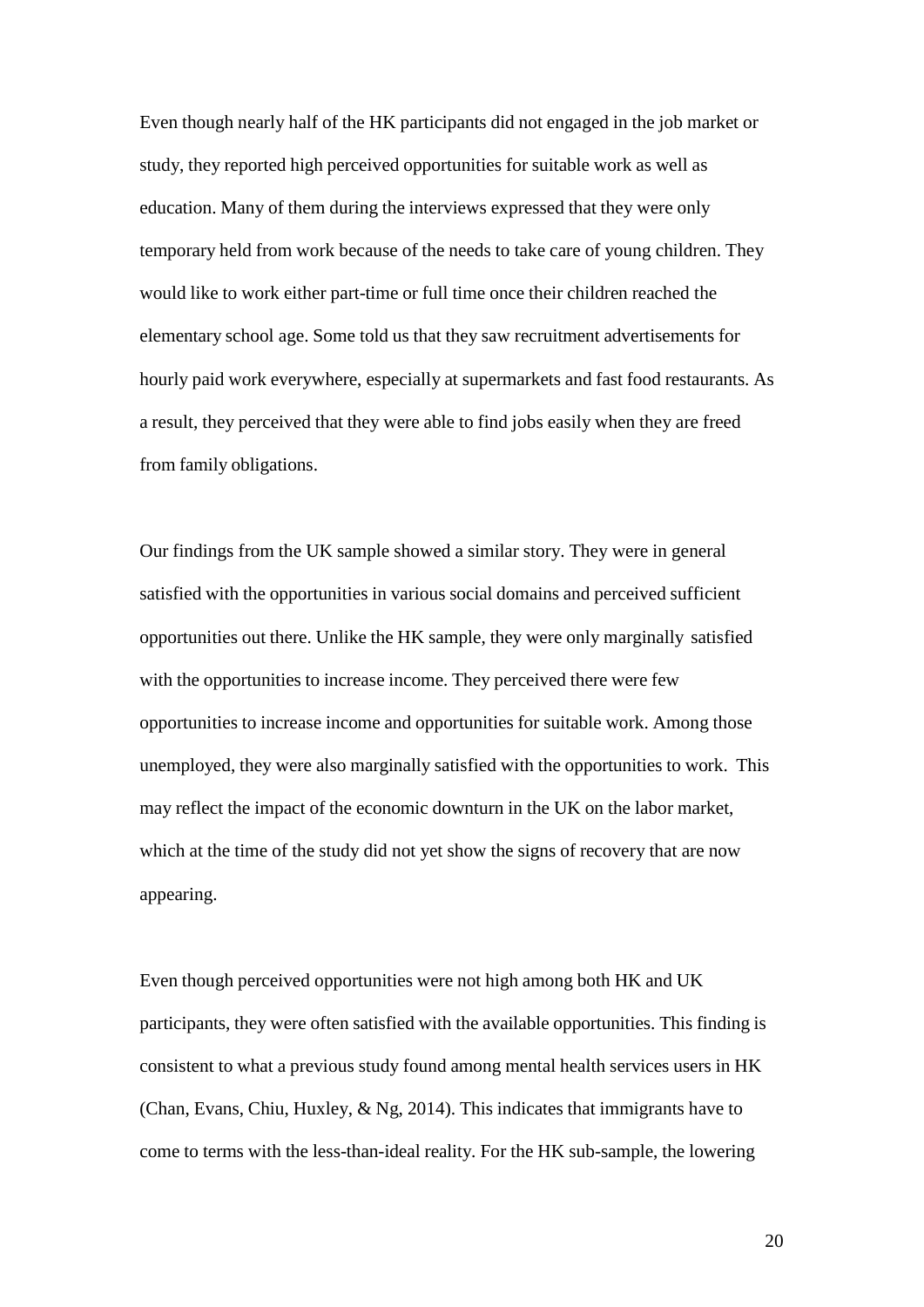of opportunities may be expected as a cost to pay for family reunion. It is another question whether we should help them to accept a lower-than-expected reality or to provide sufficient services support and opportunities to them.

Both HK and UK sub-samples reported high overall social inclusion. Contradictory to previous studies that found discrimination of immigrants, most of the HK participants did not experience discrimination frequently in everyday life. The most likely encounter of discrimination was reported in the consumption context. They felt that their lack of mastering of the Cantonese dialect had exposed their mainland identities and were therefore treated differently.

Among the HK sub-sample, most of the satisfaction with opportunities and perceived opportunities items were not correlated with overall social inclusion. The interpretation can be that even though there are opportunities out there in the community and they may be largely satisfied with it, they do not necessarily see themselves as better included socially. However, among the UK sub-sample, more than half of the items of satisfaction with opportunities were found correlated with overall social inclusion. For the UK subjects, the better they felt satisfied with the perceived opportunities, the better they felt included. It may be because the participants were heavily involved in caring for families, and varied in their sensitivity to the opportunities in various social domains. As a result, they did not have elaborated consideration about being included in a society. On the other hand, the UK participants, being mostly engaged in work and had a longer period of stay in the host society, had a fuller understanding of the issues of social inclusion.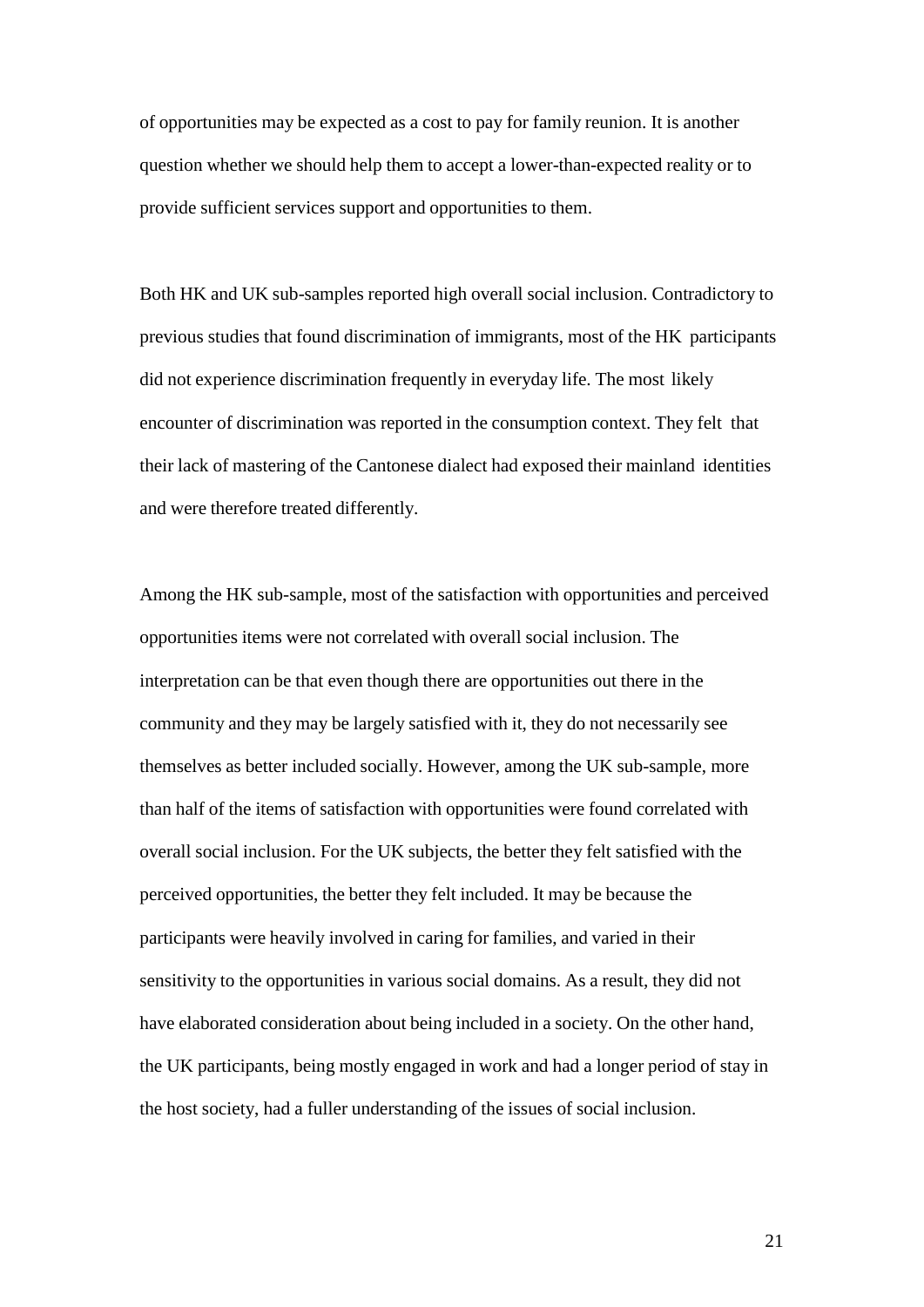Among the HK sub-sample, physical and mental health had a high correlation with satisfaction with opportunities for suitable housing and living safely in area. Among the UK sub-sample, physical and mental health was not correlated with satisfaction with opportunities. This can be accountable by the different social economic profiles of the sample. For the grass-root class of new immigrants in HK, able to live in a decent housing was perceived as utmost important to health. For the income-earning immigrants in UK, perceived better opportunities did not help with better health conditions.

For both samples, in spite of the fact that mental health and physical health had significant linear relations with different dimensions of perceived opportunities and satisfaction with it, the overall social inclusion score did not have significant correlation with the physical and mental health. One possible reason may be there are quite a number of dimensions and the averaging of them all reduces the significance of a dimension. If that is the case, individual dimension score provides a more accurate picture of its relationship with one's health and mental health condition. The current method of averaging the means presumes that each dimension may carry equal weight. The picture of the overall will be quite different if the dimensions are weighted. However, a weighted summation will need not just methodological justification, but also conceptual support on the importance of some dimensions. It is interesting to notice that there are considerably more perceived opportunities for suitable housing in UK and for suitable work in HK, and higher satisfaction with leisure activities, and involvement in community groups in HK. It points to the unique physical and financial environment of UK and HK. The dimension scores of the social inclusion are quite reflective of the actual context. In spite of some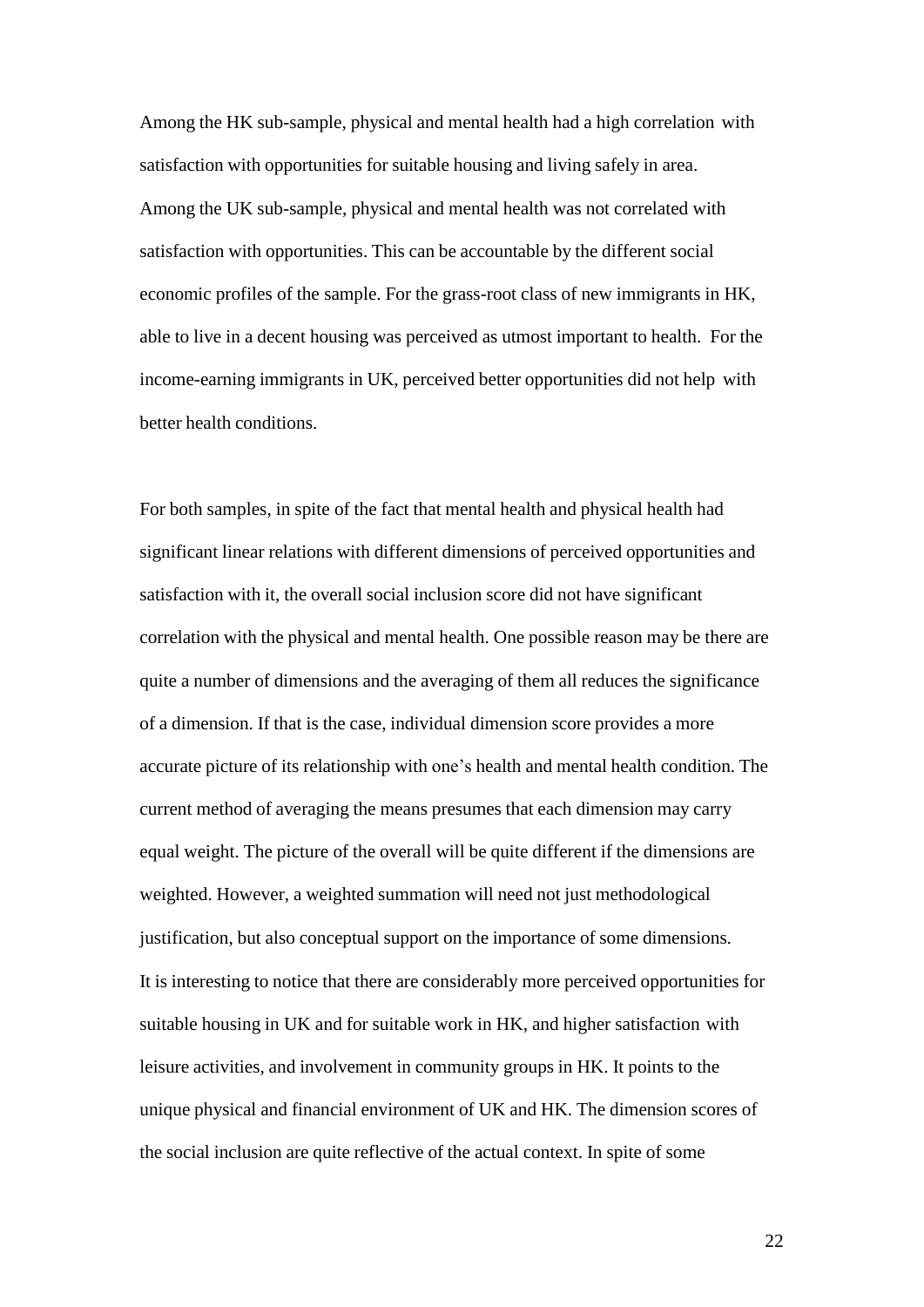contextual differences, SCOPE-C appears to be able to measure social inclusion in terms of its dimensions.

## **Limitations and future studies**

Due to the small sample size and the non-probability sampling, the findings of this exploratory study were not able to generalize to the population. The observed differences may also be attributed to the differences between the two groups in terms of the socio-demographic factors. The current sample size has not been big enough to allow for statistical control on the socio-demographics. As there is no national or district registry of immigrants, random sampling was also not feasible. Future studies, however, can employ a larger sample size to improve on statistical power and facilitate cross tabulation by social-demographic variables. Similar to other crosscultural studies, we assume that the interpretation of the questions by participants from the sub-samples were compatible, if not identical.

#### **Conclusion**

To conclude, the SCOPE-C and the SCOPE were found to be a valid instrument to measure social inclusion among immigrants with acceptable level of internal reliability. Chinese immigrants in HK and UK had similar levels of perceived satisfaction with opportunities, perceived opportunities and overall social inclusion. Contradictory to our hypothesis, overall social inclusion in both sub-samples did not correlate with physical or mental health of the subjects. There was evidence that immigrants in a host society with similar language (i.e. the HK sub-sample) demonstrated higher perceived satisfaction with opportunities in contact with friends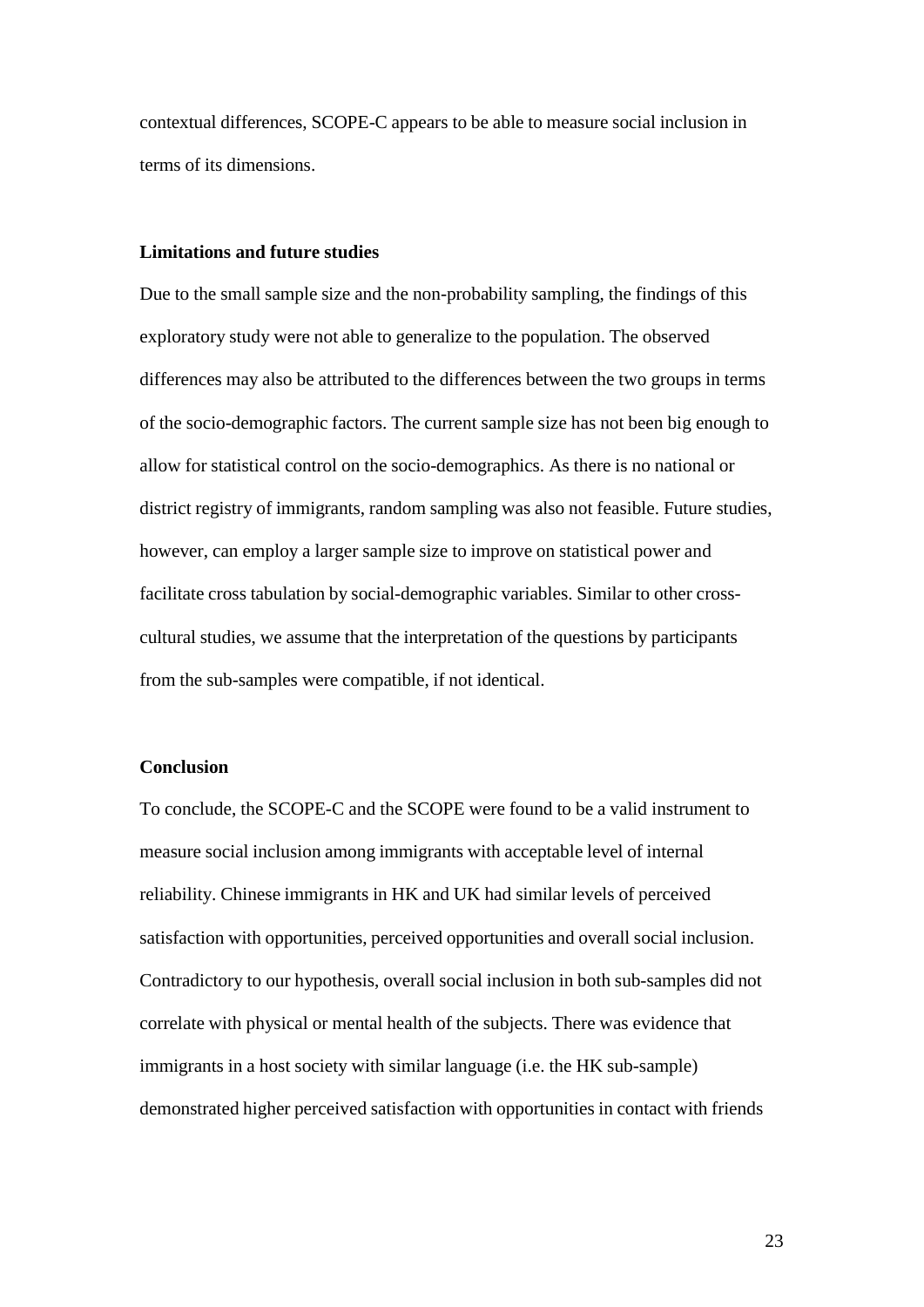and family, as well as higher perceived opportunities for community involvement than immigrants in a society with a different language (i.e. the UK sub-sample).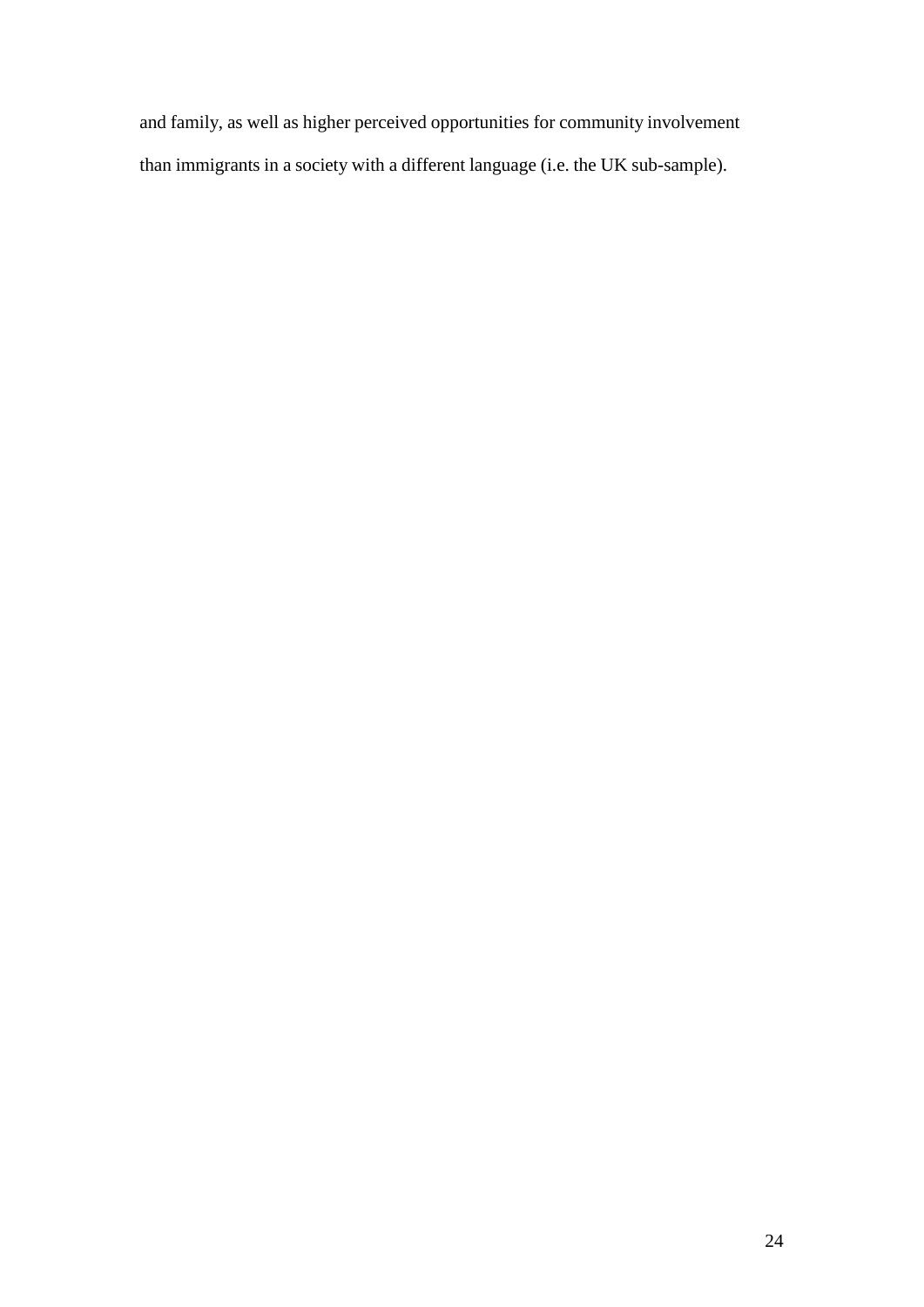|                                 | <b>HK</b>        |      | UK               |      | Combined       |      |
|---------------------------------|------------------|------|------------------|------|----------------|------|
| Mean<br>Age                     | 35.0             |      | 42.2             |      | 38.4           |      |
| <b>SD</b>                       | 7.0              |      | 16.7             |      | 12.4           |      |
|                                 | $\overline{N}$   | $\%$ | $\mathbf N$      | $\%$ | $\mathbf N$    | $\%$ |
| Gender (% Female)               | 53               | 94.6 | 31               | 60.8 | 84             | 78.5 |
| <b>Accommodation types (%)</b>  |                  |      |                  |      |                |      |
| Public rental housing unit      | 19               | 33.9 | 5                | 9.8  | 24             | 22.4 |
| Subsidized sale flat            | 3                | 5.4  | 5                | 9.8  | 8              | 7.5  |
| Private residential (whole      |                  |      |                  |      |                |      |
| house/flat)                     | 18               | 32.1 | 25               | 49.0 | 43             | 40.2 |
| Private residential             |                  |      |                  |      |                |      |
| (room/cockloft/bed space)       | 15               | 26.8 | 3                | 5.9  | 18             | 16.8 |
| Villas/bungalows/modern         |                  |      |                  |      |                |      |
| village house                   | $\boldsymbol{0}$ | 0.0  | 5                | 9.8  | 5              | 4.7  |
| Simple stone                    |                  |      |                  |      |                |      |
| structures/traditional village  |                  |      |                  |      |                |      |
| house                           | $\mathbf{1}$     | 1.8  | $\overline{4}$   | 7.8  | 5              | 4.7  |
| Halfway house                   | $\boldsymbol{0}$ | 0.0  | $\overline{2}$   | 3.9  | $\overline{2}$ | 1.9  |
| <b>Employment status</b>        |                  |      |                  |      |                |      |
| Self employed                   | $\mathbf{1}$     | 1.8  | 16               | 31.4 | 17             | 15.9 |
| In paid employment              | $\overline{4}$   | 7.1  | 15               | 29.4 | 19             | 17.8 |
| Unemployed                      | $\overline{4}$   | 7.1  | $\overline{2}$   | 3.9  | 6              | 5.6  |
| Retired from paid work          | $\boldsymbol{0}$ | 0.0  | 6                | 11.8 | 6              | 5.6  |
| On maternity leave              | $\boldsymbol{0}$ | 0.0  | $\mathbf{1}$     | 2.0  | $\mathbf{1}$   | 0.9  |
| Looking after family or home    | 39               | 69.6 | 3                | 5.9  | 42             | 29.3 |
| Full time student/at school     | $\boldsymbol{0}$ | 0.0  | $\overline{2}$   | 3.9  | $\overline{2}$ | 1.9  |
| Long term sick or disabled      | $\boldsymbol{0}$ | 0.0  | $\overline{2}$   | 3.9  | $\overline{2}$ | 1.9  |
| On a government training        |                  |      |                  |      |                |      |
| scheme                          | 8                | 14.3 | $\boldsymbol{0}$ | 0.0  | $8\,$          | 7.5  |
| <b>Income source</b>            |                  |      |                  |      |                |      |
| No source of income             | 42               | 75.0 | $\mathbf{1}$     | 1.9  | 43             | 40.2 |
| Earned income                   | 8                | 14.9 | 30               | 58.8 | 38             | 35.5 |
| State pension or pension from a |                  |      |                  |      |                |      |
| former employment               | $\boldsymbol{0}$ | 0.0  | 5                | 9.8  | 5              | 4.7  |
| <b>State benefits</b>           | $\sqrt{2}$       | 3.6  | $\tau$           | 13.7 | 9              | 8.4  |
| Other source of income          | $\mathbf{1}$     | 1.8  | $\overline{0}$   | 0.0  | $\mathbf{1}$   | 0.9  |
| Prefer not to say               | $\overline{2}$   | 3.6  | 3                | 5.9  | 5              | 4.7  |

## Table 1 Demographic profile of the sample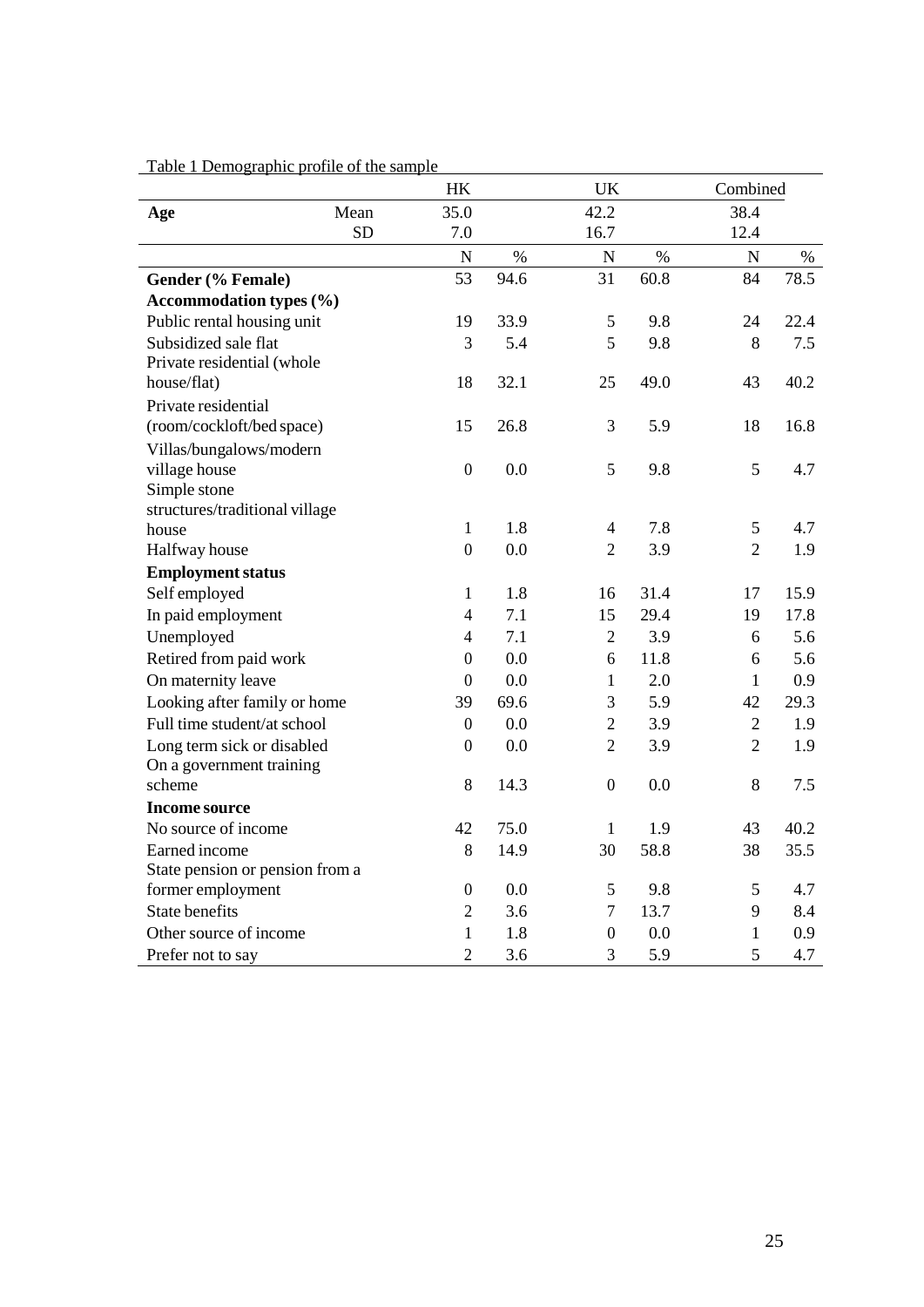|                                               | HК   |           | UK   |           |               |
|-----------------------------------------------|------|-----------|------|-----------|---------------|
|                                               | Mean | <b>SD</b> | Mean | <b>SD</b> | t             |
| SatOpps for leisure activities                | 5.04 | $-0.68$   | 4.63 | 1.01      | $2.35*$       |
| SatOpps to be involved with community groups  | 5.05 | 0.72      | 4.55 | 0.80      | $3.30***$     |
| SatOpps for suitable housing                  | 3.96 | 1.55      | 4.97 | 0.70      | $4.17***$     |
| SatOpps to work (for employed participants)   | 4.40 | 1.95      | 4.42 |           | $1.12 - 0.03$ |
| SatOpps to work (for unemployed participants) | 4.18 | 1.24      | 4.12 | 1.27      | 0.21          |
| SatOpps to increase income                    | 4.11 | 1.55      | 4.07 | 1.48      | 0.12          |
| SatOpps to live safely in area                | 4.80 | 1.10      | 5.06 |           | $0.63 - 1.40$ |
| SatiOpps for education                        | 4.66 | 0.96      | 4.55 | 0.89      | 0.60          |
| SatOpps for physical health care              | 4.51 | 0.81      | 4.45 | 0.87      | 0.32          |
| SatOpps for mental health care                | 4.44 | 1.06      | 4.24 | 1.02      | 0.82          |
| SatOpps for contact with family               | 5.82 | 1.08      | 4.85 | 1.45      | $3.89***$     |
| SatOpps for contact with friends              | 5.33 | 0.67      | 4.97 | 0.91      | $2.15*$       |
| <b>Average of the SatOpps</b>                 | 4.72 | 0.54      | 4.58 | 0.69      | 1.19          |
| <b>Overall social inclusion</b>               | 4.71 | 0.83      | 4.69 | 0.84      | 0.14          |

Table 2 Satisfaction with opportunities in different social domains as well as overall social inclusion by sub-sample and t-test results

*Note*. 7-point scale. Higher means represent higher satisfaction.

\* p < .05; \*\* p < .01; \*\*\* p < .001.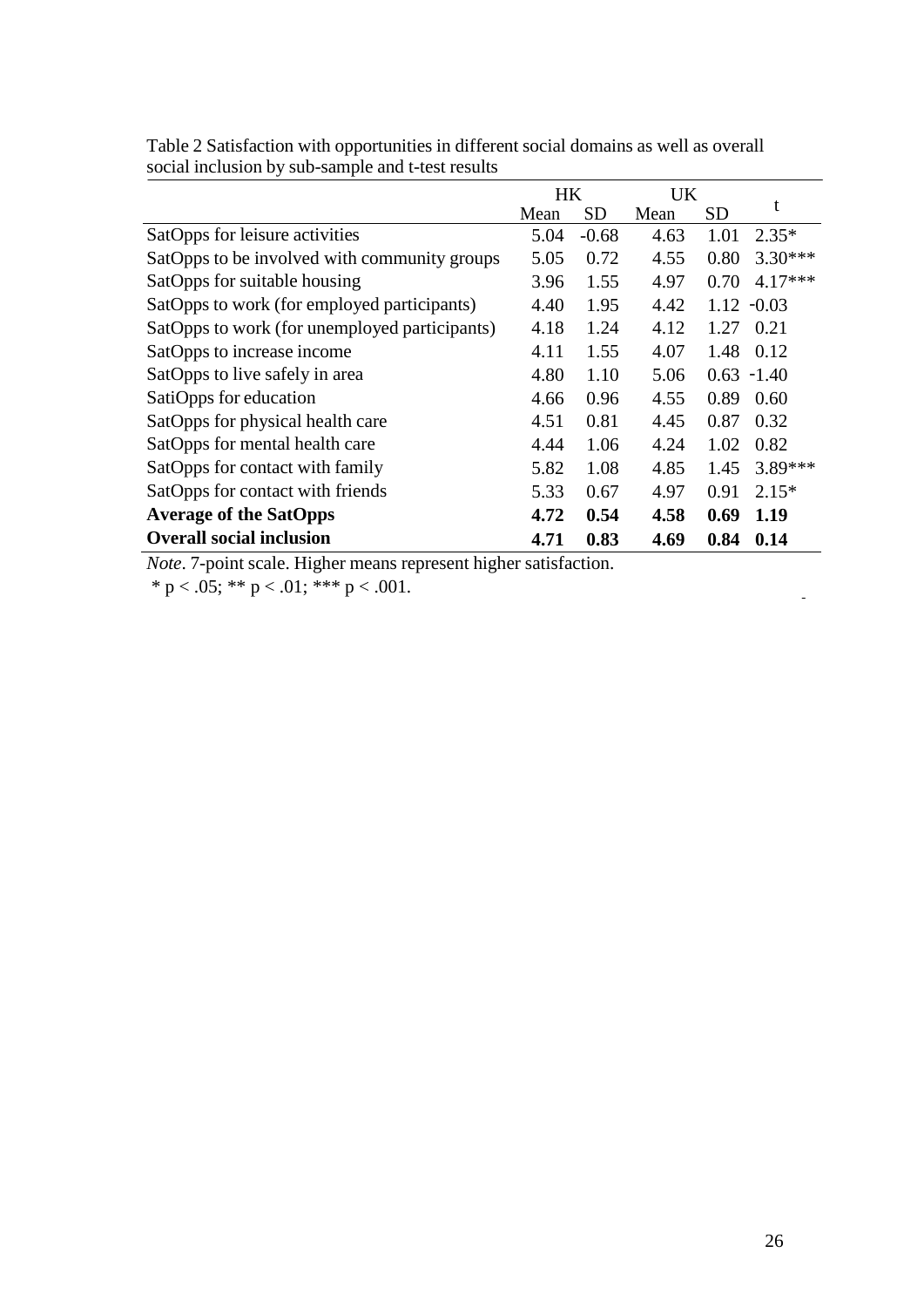|                                               | HK   |           | UK   |      |          |
|-----------------------------------------------|------|-----------|------|------|----------|
|                                               | Mean | <b>SD</b> | Mean | SD   |          |
| Perceived Opps for involvement with community |      |           |      |      |          |
| groups                                        | 3.63 | 1.27      | 2.93 | 1.33 | $2.31*$  |
| Perceived Opps for suitable housing           | 2.96 | 1.22      | 3.54 | 1.12 | $-2.23*$ |
| Perceived Opps for suitable work              | 3.22 | 1.39      | 2.38 | 1.27 | $2.58*$  |
| Perceived Opps to increase income             | 2.76 | 1.39      | 2.27 | 1.05 | 1.67     |
| Perceived Opps for education                  | 3.69 | 1.27      | 3.58 | 1.18 | 0.38     |
| <b>Average of the Perceived Opps</b>          | 3.23 | 0.94      | 2.98 | 0.98 | 1.43     |

Table 3 Perceived opportunities in different social domains by sub-sample and t-test results

*Note. 5-point scale. Higher means represent higher perceived opportunities.*

*\* p < .05; \*\* p < .01; \*\*\* p < .001.*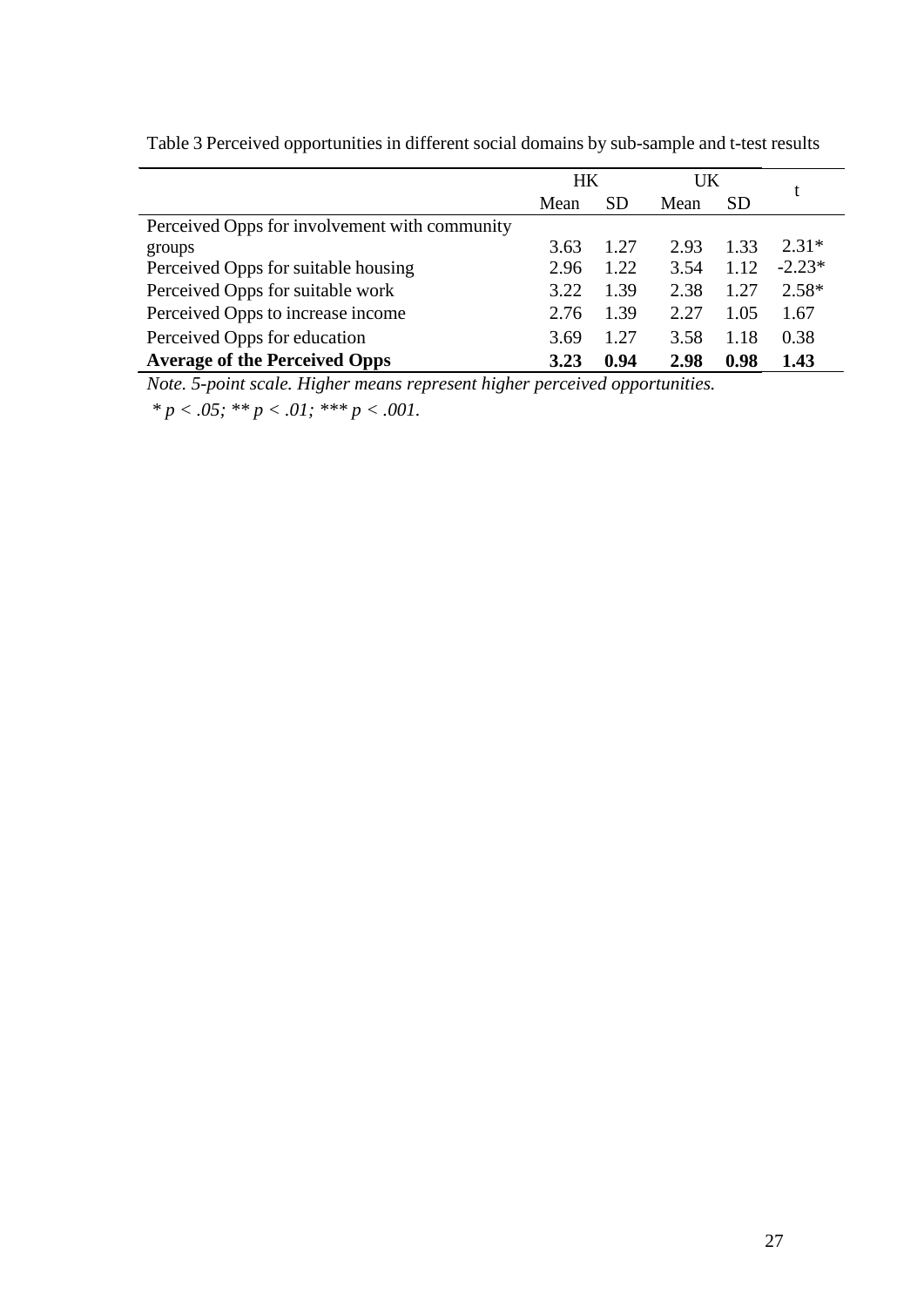|                                                                          | Never | Less than a<br>year | More than a<br>few times a few times a<br>year |
|--------------------------------------------------------------------------|-------|---------------------|------------------------------------------------|
| People act as if they are afraid of you                                  | 96.4  | 3.6                 | 0.0                                            |
| People act as if they think you are dishonest                            | 94.6  | 3.6                 | 0.0                                            |
| You are threatened or harassed                                           | 92.9  | 7.1                 | 0.0                                            |
| You are called names or insulted                                         | 85.7  | 7.1                 | 3.6                                            |
| People act as if they think you are not smart                            | 73.2  | 10.7                | 3.6                                            |
| You are treated with less respect than other<br>people are               | 58.9  | 17.9                | 0.0                                            |
| You receive poorer service than other people at<br>restaurants or stores | 57.1  | 23.2                | 1.8                                            |
| People act as if they're better than you are                             | 51.8  | 26.8                | 5.4                                            |
| You are treated with less courtesy than other<br>people are              | 44.6  | 28.6                | 0.0                                            |

Table 4 Experience of discrimination in everyday life among HK participants (N=56)

Table 5 Perceived reasons of discrimination  $(N=25)^{#}$ 

|                                               | Yes  |
|-----------------------------------------------|------|
|                                               | $\%$ |
| Your language/dialect                         | 60   |
| Your ancestry or national origins             | 56   |
| Your education or income level                | 36   |
| Your height                                   | 4    |
| Your gender                                   |      |
| Your age                                      |      |
| Your religion                                 |      |
| Your weight                                   |      |
| Some other aspect of your physical appearance |      |
| Your sexual orientation                       |      |
| Your physical disability                      |      |
| Your mental disability                        |      |

#Only for those who experienced some form of discrimination described in Table 4.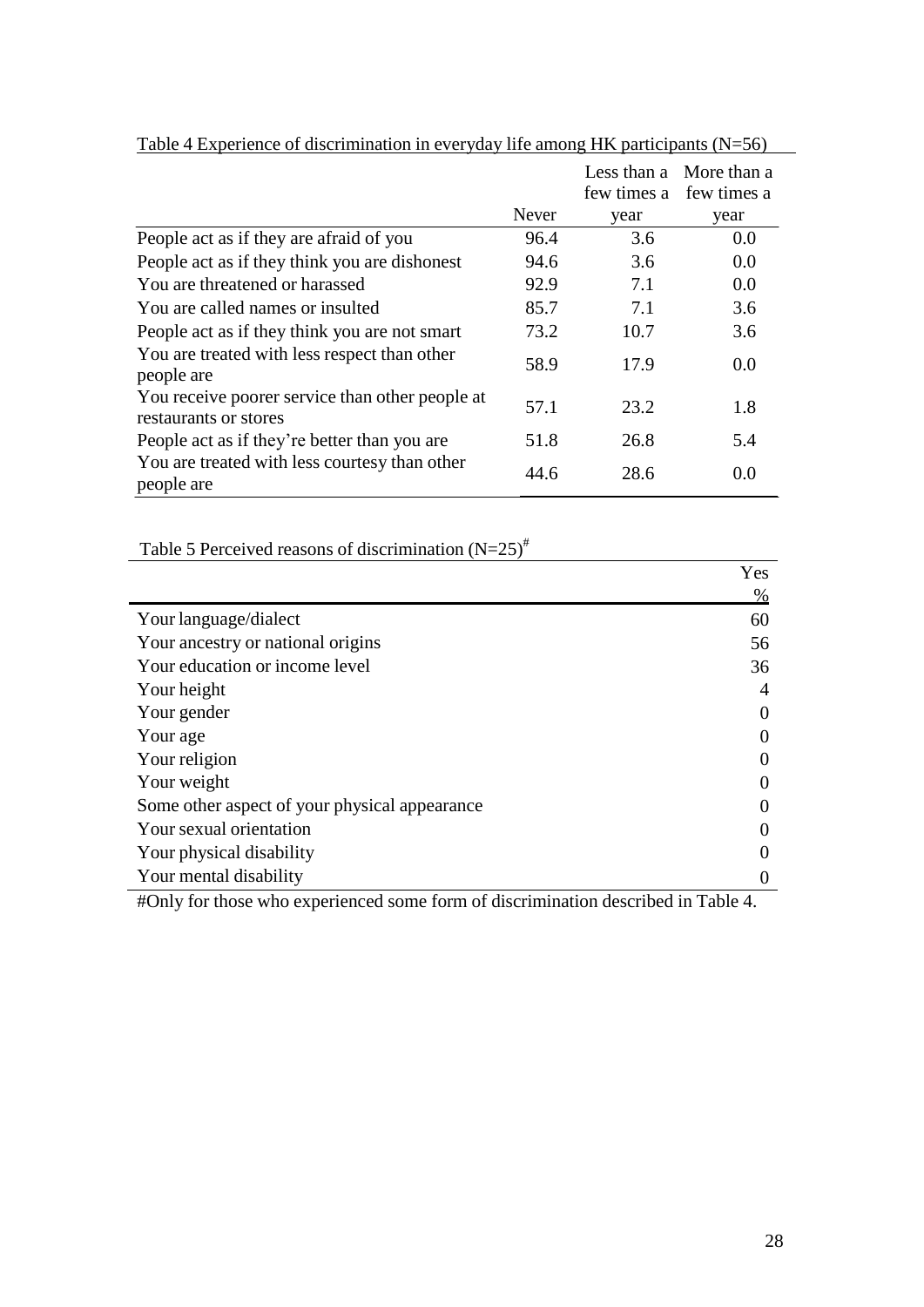| Table 6 Pearson correlations between the key variables in SCOPE-C, physical health and mental health |                        |         |                      |         |                                 |          |  |
|------------------------------------------------------------------------------------------------------|------------------------|---------|----------------------|---------|---------------------------------|----------|--|
|                                                                                                      | <b>Physical health</b> |         | <b>Mental health</b> |         | <b>Overall social inclusion</b> |          |  |
|                                                                                                      | HK                     | UK      | HK                   | UK      | HK                              | UK       |  |
| <b>Average of SatOpps</b>                                                                            | 0.23                   | 0.13    | $0.46**$             | 0.06    | 0.09                            | $0.51**$ |  |
| SatOpps for leisure activities                                                                       | 0.06                   | 0.03    | 0.07                 | 0.11    | $-0.14$                         | $0.29*$  |  |
| SatOpps to be involved with community groups                                                         | 0.10                   | 0.04    | $0.28*$              | 0.08    | 0.12                            | 0.25     |  |
| SatOpps for suitable housing                                                                         | 0.17                   | 0.00    | $0.32*$              | $-0.11$ | $-0.14$                         | $0.45*$  |  |
| SatOpps to work (for employed participants)                                                          | $-0.04$                | $-0.07$ | $\#$                 | 0.13    | 0.17                            | 0.26     |  |
| SatOpps to work (for unemployed participants)                                                        | 0.11                   | 0.11    | $0.36**$             | 0.05    | 0.16                            | 0.24     |  |
| SatOpps to increase income                                                                           | 0.16                   | 0.10    | $0.33**$             | 0.07    | $-0.05$                         | $0.41*$  |  |
| SatOpps to live safely in area                                                                       | 0.25                   | 0.16    | $0.36*$              | 0.13    | 0.08                            | $0.39*$  |  |
| SatiOpps for education                                                                               | 0.16                   | 0.04    | $0.27*$              | $0.29*$ | $-0.01$                         | $0.38**$ |  |
| SatOpps for physical health care                                                                     | 0.25                   | 0.18    | 0.03                 | $-0.07$ | 0.20                            | 0.29     |  |
| SatOpps for mental health care                                                                       | 0.16                   | 0.16    | 0.05                 | $-0.13$ | $0.36*$                         | 0.03     |  |
| SatOpps for contact with family                                                                      | 0.03                   | 0.19    | 0.10                 | 0.12    | $-0.06$                         | $0.32*$  |  |
| SatOpps for contact with friends                                                                     | 0.06                   | $-0.30$ | 0.07                 | $-0.04$ | 0.21                            | $0.58**$ |  |
| <b>Average of Perceived Opps</b>                                                                     | $0.31**$               | 0.15    | $0.56**$             | $0.28*$ | 0.07                            | 0.04     |  |
| Perceived Opps for involvement with community groups                                                 | 0.16                   | $-0.04$ | $0.32*$              | 0.27    | 0.18                            | 0.19     |  |
| Perceived Opps for suitable housing                                                                  | 0.16                   | 0.17    | $0.30*$              | 0.18    | 0.00                            | $-0.11$  |  |
| Perceived Opps for suitable work                                                                     | 0.14                   | 0.06    | $0.34**$             | 0.23    | 0.06                            | 0.21     |  |
| Perceived Opps to increase income                                                                    | 0.23                   | 0.15    | $0.40*$              | 0.23    | $-0.05$                         | 0.06     |  |
| Perceived Opps for education                                                                         | $0.32*$                | 0.09    | $0.46*$              | 0.27    | 0.08                            | 0.15     |  |
| <b>Overall social inclusion</b>                                                                      | 0.03                   | $-0.15$ | 0.13                 | 0.08    |                                 |          |  |

Note. \*  $p < .05$ ; \*\*  $p < .01$ ; \*\*\*  $p < .001$ .

# Not complied as there are only 5 employed person in the HK sub-sample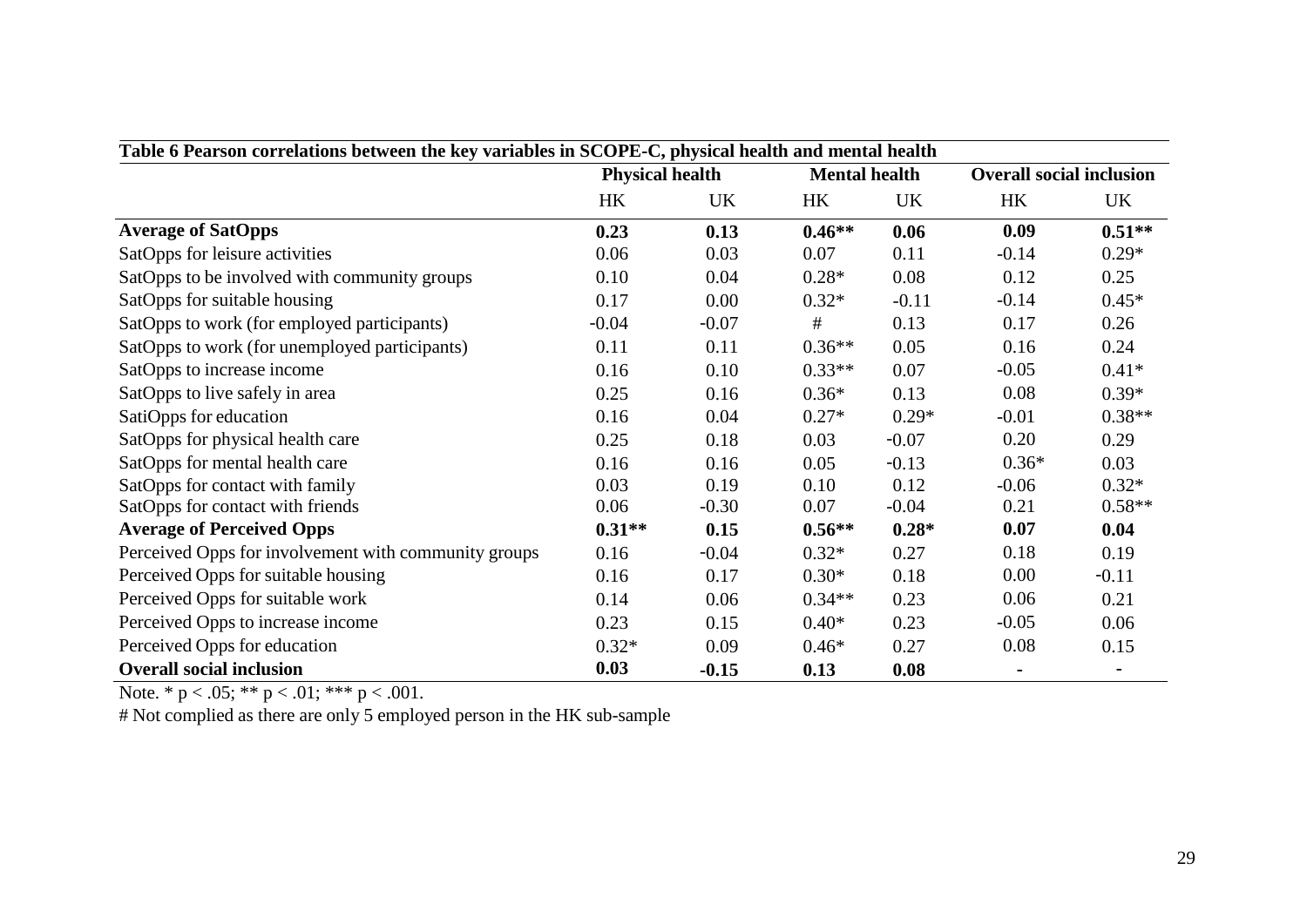#### **References**

- author (under review). Application of SCOPE-C to measure social inclusion in Hong Kong. *Manuscript submitted to Journal of Public Mental Health.*
- Beine, M., Bourgeon, P., & Bricongne, J. C. (2013). *Aggregate Fluctuations and International Migration* (No. 4379). CESifo Working Paper.
- Bobo, L., & Hutchings, V. L. (1996). Perceptions of racial group competition: Extending Blumer's theory of group position to a multiracial social context. *American Sociological Review*, *61*, 951-972.
- Bonacich, E. (1972). A theory of ethnic antagonism: The split labor market. *American Sociological Review*, *37*, 547-559.
- Chan, K., Evans, S., Chiu, M. Y.L., Huxley, P. J., & Ng, Y.L. (2014). Relationship between health, experience of discrimination, and social inclusion among mental health service users in Hong Kong. *Social Indicators Research*. <http://link.springer.com/article/10.1007/s11205-014-0780-x>
- Chan, K., Evans, S., Ng, Y., Chiu, Y. M., & Huxley, P. J. (2014). A concept mapping study on social inclusion in Hong Kong. *Social Indicator Research*, *119* (1), 121-137.
- Chau, R. C., & Sam, W. K. (2001). Social exclusion of Chinese people in Britain. *Critical Social Policy*, *21*(1), 103-125.
- Chow, K.L. (2013). Familial effect on child poverty in Hong Kong immigrant families. *Social Indicators*. *113*(1), 183-195.
- Cowan, C. (2001). The mental health of Chinese people in Britain: An update on current literature. *Journal of Mental health*, *10*(5), 501-511.
- Derwing, T. M., & Waugh, E. (2012). Language skills and the social integration of Canada's adult immigrants. *IRPP Study*, (31), 1.
- Dominiczak, P. (2013, Nov 28). Most immigrants to the UK now come from China, figure show. *The Telegraph*. Retrieved from [http://www.telegraph.co.uk/news/uknews/immigration/10480785/Most](http://www.telegraph.co.uk/news/uknews/immigration/10480785/Most-)immigrants-to-the-UK-now-come-from-China-figures-show.html
- Duffy, K. (1998). Final Report: Social Cohesion and Quality of Life. *The Human Dignity and Social Exclusion Project*. Strasbourg Cedex: Council of Europe.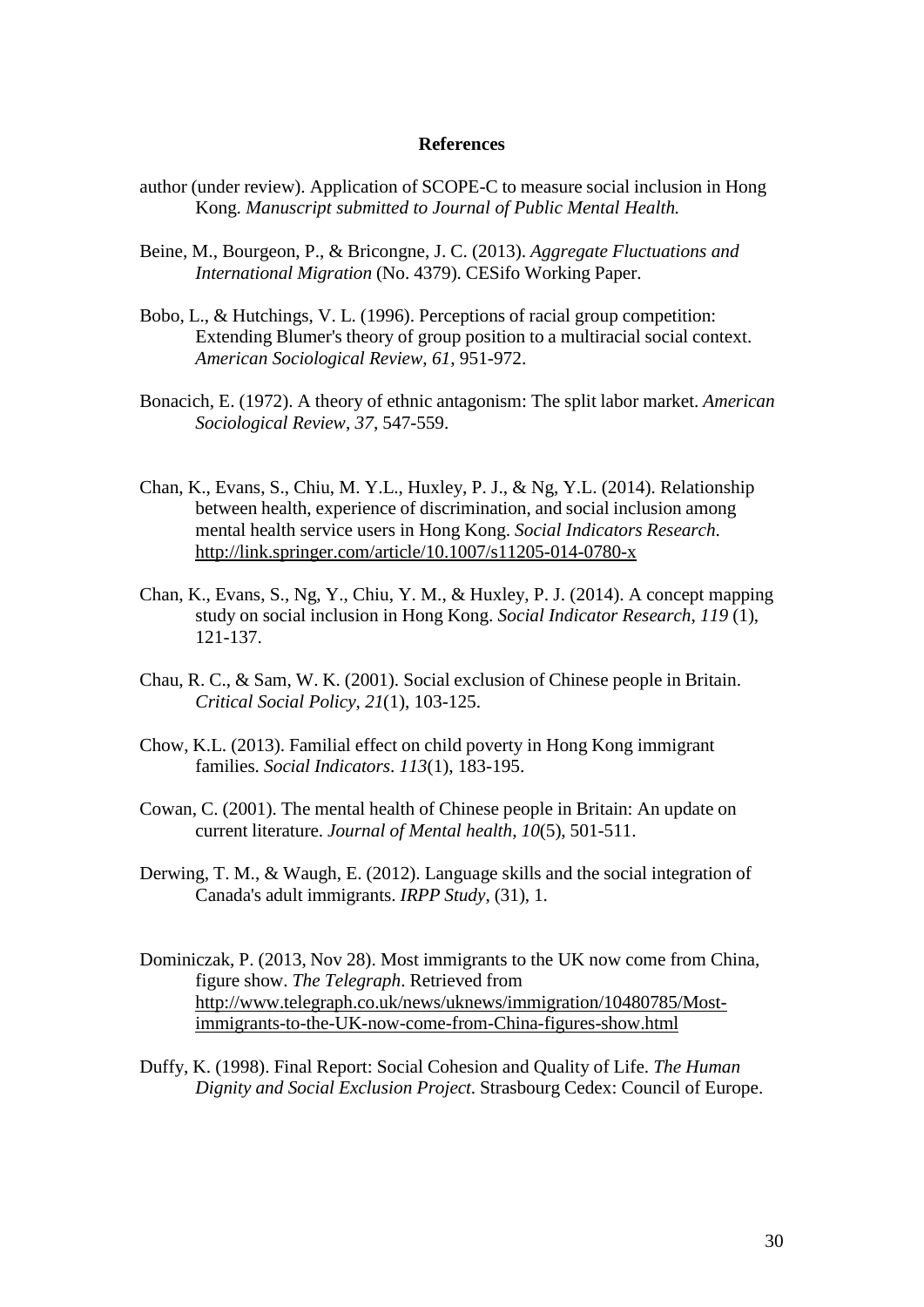- Finch, B. K., Kolody, B., & Vega, W. A. (2000). Perceived discrimination and depression among Mexican-origin adults in California. *Journal of Health and Social Behavior*, *41*(3), 295-313.
- Hansson, E., Tuck, A., Lurie, S., & McKenzie, K. (2010). Improving mental health services for immigrant, refugee, ethno-cultural and racialized groups: Issues and options for service improvement. *Centre for Addiction and Mental Health*, Retrieved fro[m](http://www.mentalhealthcommission.ca/English/system/files/private/Diversity) <http://www.mentalhealthcommission.ca/English/system/files/private/Diversity> \_Issues\_Options\_Report\_ENG\_0.pdf
- Herz, M., & Johansson, T. (2012). The experience of being stopped: Young immigrants, social exclusion and strategies. *Young*, *20*(2), 157-176.
- Hoang, H. (2008). Language and cultural barriers of Asian migrants in accessing maternal care in Australia. Language. *Society and Culture*, (26), 555–561.
- Home Affairs Department and Immigration Department. (2013). Statistics on New Arrivals from the Mainland (LC Paper No. CB(2)766/11-12(01)). Retrieved fro[mhttp://www.legco.gov.hk/yr08-](http://www.legco.gov.hk/yr08-) 09/chinese/hc/sub\_com/hs52/papers/hs520614cb2-766-1-ec.pdf
- Home Affairs Department. (2014). Acceptance of new arrivals. Retrieved from [http://www.isd.gov.hk/eng/tvapi/newarrival\\_e.html](http://www.isd.gov.hk/eng/tvapi/newarrival_e.html)
- Hong Kong Institution of Education. (2012). HKIEd Survey: Negative perceptions hinder new immigrants' integration into Hong Kong society. Retrieved from [https://www.ied.edu.hk/media/news.php?id=20121122](http://www.ied.edu.hk/media/news.php?id=20121122)
- Huang, S.L. & Spurgeon, A. (2006). The mental health of Chinese immigrants in Birgingham, UK. *Ethnicity and Health*, *11*(4), 365-387.
- Huxley, P., Evans, S., Madge, S., Webber, M., Burchardt, T., McDaid, D., & Knapp, M. (2012), Development of a social inclusion index to capture subjective and objective life domains (phase II): Psychometric development study. *Health Technology Assessment*, *16*(1), 1-248. doi: 10.3310/hta16010.
- Huxley, P., Evans, S., Munroe, M., Webber, M., Burchardt T., Knapp, M., & McDaid, D. (2006). Development of a 'Social Inclusion Index' to capture subjective and objective domains (Phase I): Final report to NCCRM, Retrieved fro[m](http://www.hta.ac.uk/nihrmethodology/reports/1591.pdf) <http://www.hta.ac.uk/nihrmethodology/reports/1591.pdf>
- Levin Institution. (2014). Migration and globalization, *The State University of New York Global Work Force Project*. Retrieved from <http://www.globalization101.org/uploads/File/Migration/migration.pdf>
- MAPI. (2011). The MAPI linguistic validation process. Retrieved fro[m](http://www.mapi-institute.com/linguisticvalidation/methodology) <http://www.mapi-institute.com/linguisticvalidation/methodology>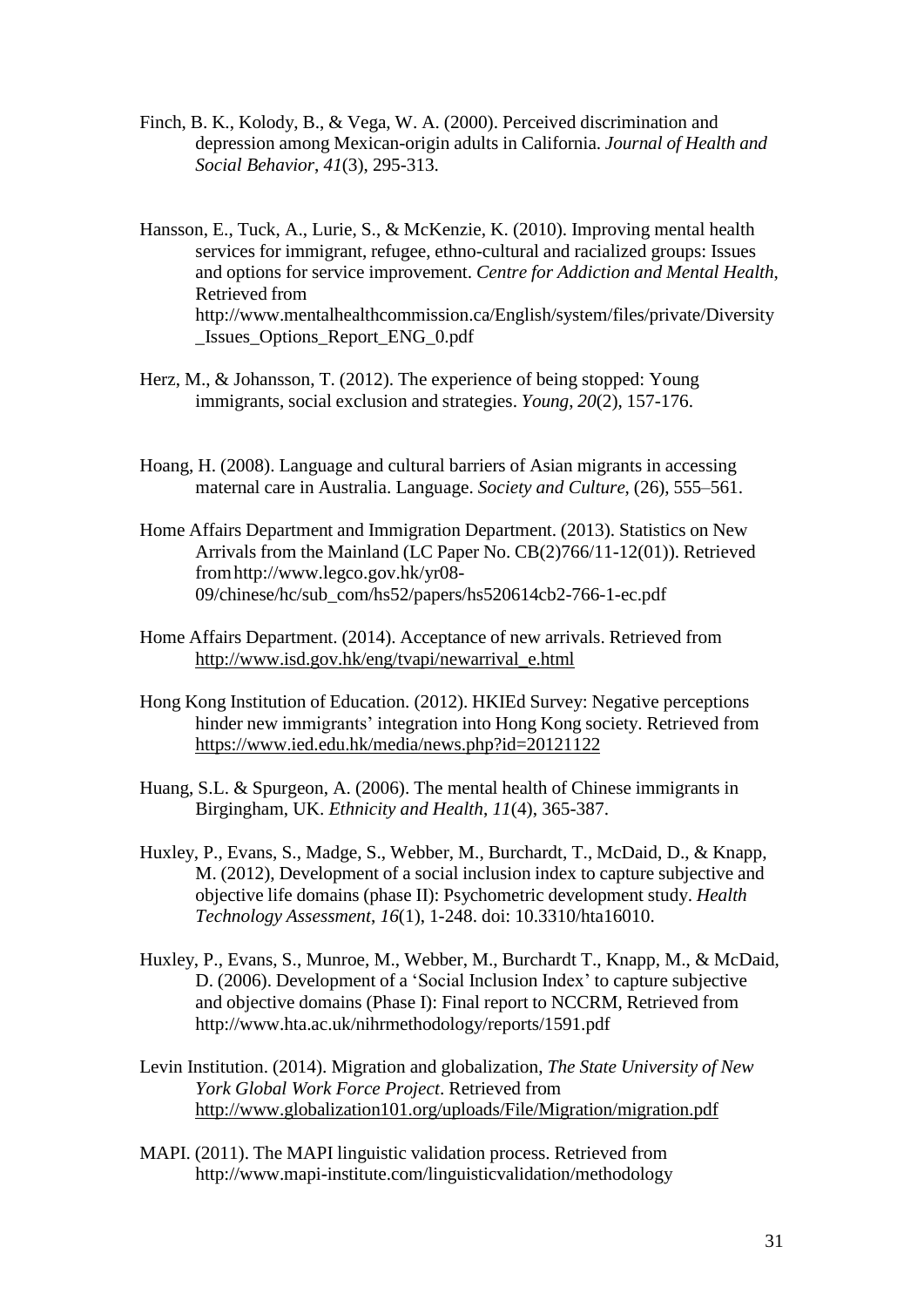- Peri, G. (2013). Immigration, trade, services and productivity, paper presented at the *Conference on the Economics of Migration*, 18 -19 October, Ottawa, available at[:http://socialsciences.uottawa.ca/grei](http://socialsciences.uottawa.ca/grei-)rgei/eng/documents/Peri\_presentation.pdf
- Policy 21 Limited, (2013). A study on new arrivals from mainland China*. Final Report.* Retrieved fro[m](http://www.cpu.gov.hk/doc/sc/research_reports/A_study_on_new_arrivals_fro) [http://www.cpu.gov.hk/doc/sc/research\\_reports/A\\_study\\_on\\_new\\_arrivals\\_fro](http://www.cpu.gov.hk/doc/sc/research_reports/A_study_on_new_arrivals_fro) m\_Mainland\_China.pdf
- Information Service Department. (2012). Press Release LCQ14: Government respects and safeguards the freedom of speech and academic freedom. Retrieved from: <http://www.info.gov.hk/gia/general/201202/15/P201202150267.htm>
- Information Service Department. (2013). Press Releases: CPCE launches "Respect and Inclusiveness" campaign. Retrieved from: <http://www.info.gov.hk/gia/general/201303/23/P201303220413.htm>
- Raijman, R., Semyonov, M., & Schmidt, P. (2003). Do foreigners deserve rights? Determinants of public views towards foreigners in Germany and Israel.*European Sociological Review*, *19*(4), 379-392.
- Raphael, D. (2001). *Inequality is bad for our hearts: Why low income and social exclusion are major causes of heart disease in Canada.* Toronto: North York Heart Health Network.
- Rudiger, A., & Spencer, S. (2003, January). Social integration of migrants and ethnic minorities: policies to combat discrimination. Paper presented at *the Economic and Social Aspects of Immigration organized by the European Commission and OECD*. Brussels.
- Scheepers, P., Gijsberts, M., & Coenders, M. (2002). Ethnic exclusionism in European countries. Public opposition to civil rights for legal migrants as a response to perceived ethnic threat. *European sociological review*, *18*(1), 17- 34.
- Sky Post, (2014), 80% people hold opposite position toward CSSA scheme. Retrieved fro[m](http://www.skypost.hk/%E6%B8%AF%E8%81%9E/%E6%96%B0%E8%81) <http://www.skypost.hk/%E6%B8%AF%E8%81%9E/%E6%96%B0%E8%81> %9E%E9%A0%AD%E6%A2%9D/20140107/001/%E5%85%AB%E6%88%

90%E4%BA%BA%E5%8F%8D%E5%B0%8D%20%E6%96%B0%E4%BE %86%E6%B8%AF%E7%94%B3%E7%B6%9C%E6%8F%B4/123708

Sniderman, P. M., Hagendoorn, L., & Prior, M. (2004). Predisposing factors and situational triggers: Exclusionary reactions to immigrant minorities. *American Political Science Review*, *98*(01), 35-49.